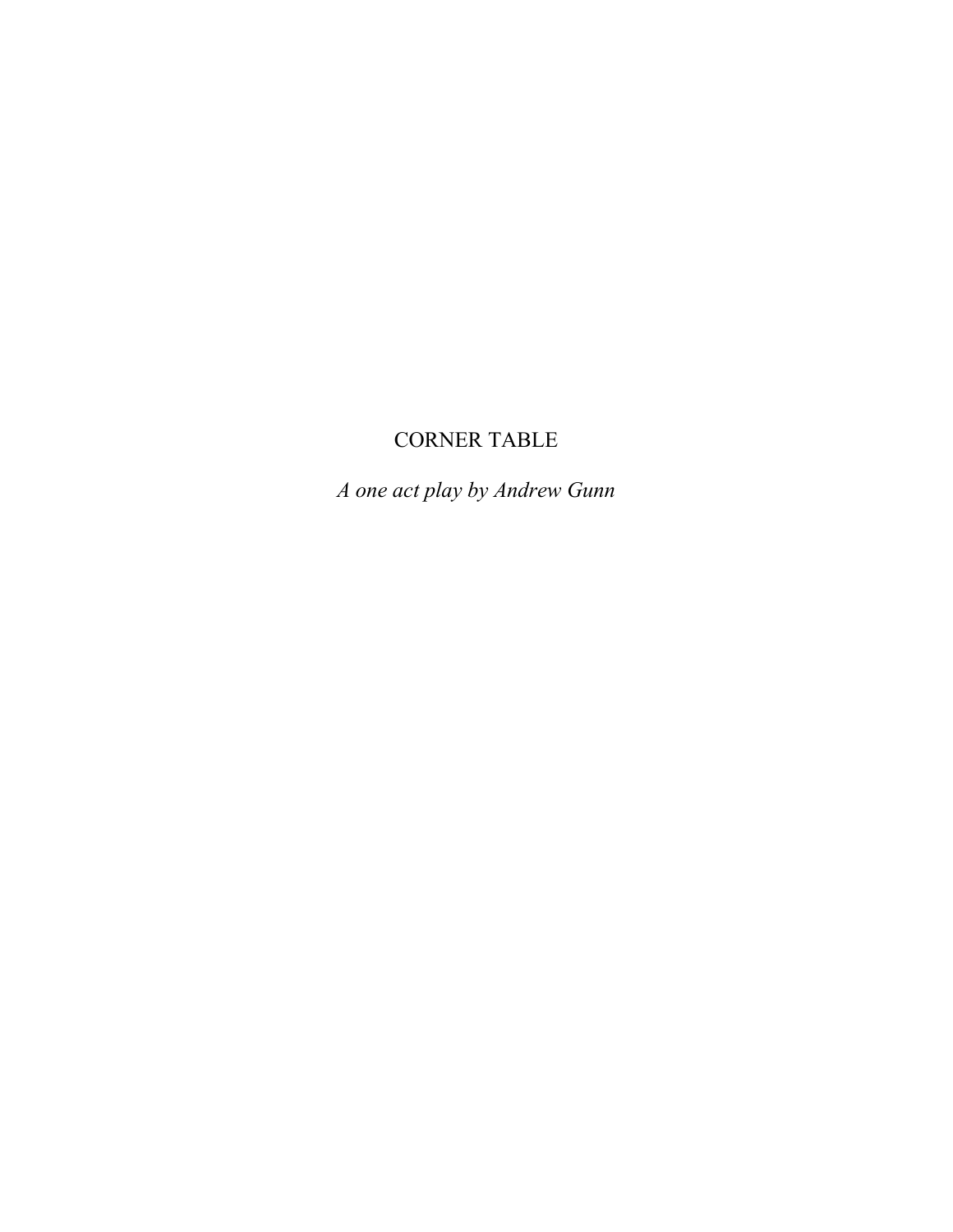# CHARACTERS:

Emily, female, late 30s Joe, male, late 30s

# SCENE:

A table in a bar, surrounded by the audience. The play should be performed as if overheard.

PROPS:

1x phone (Emily) 2x handbag (Emily) 3x glasses with tonic water and lime (Emily and Joe) 2x rings (Emily and Joe)

The right of Andrew Gunn to be identified as the author of this work has been asserted by him in accordance with the Copyright, Designs and Patents Act 1988. All performances of this play and reproductions of its script are subject to receipt of the author's permission and agreement of royalty payments. No changes may be made to this play without the author's consent.

Andrew Gunn | +44 (0) 7989 242 684 | [deepfriednoir@outlook.com](mailto:deepfriednoir@outlook.com) | [http://deepfriednoir.com](http://deepfriednoir.com/)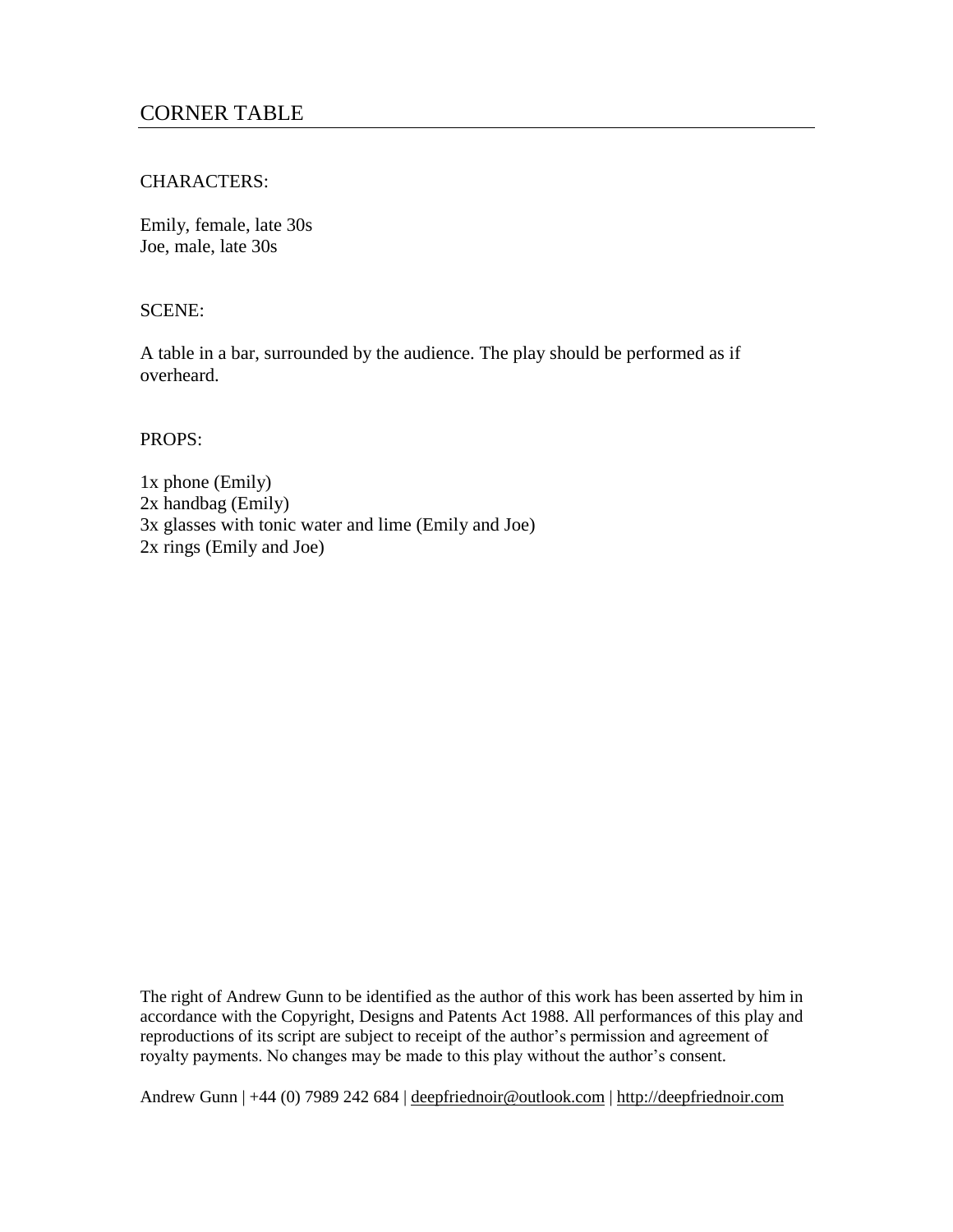*EMILY sits at the table by herself, sips a G&T with lime, thumbs her phone.*

*JOE stands at the bar as the audience arrive. The play begins as he orders two G&Ts and approaches the table hesitantly.*

*At length Emily looks up.*

JOE

Hi. Well, I know it's presumptuous, but cou—

### EMILY

Do you work here?

JOE

Um, could, ah . . . Do I-?

#### EMILY

Bringing me a drink I didn't ask for is presumptuous. But if you're a punter you'd have to say—

### JOE

A "punter"  $\dots$ 

### EMILY

. . . you'd have to say to yourself, "well, a woman sits by herself in a bar" ...

### JOE

Yeah, can I just—?

*Joe pulls a chair, sits at the table, sets down the drinks—*

### EMILY

. . . in a bar, *knowing* that a woman by herself can't expect to be left alone—an anthropologist might say "we're not—

#### JOE

The anthropologist might say "Can I borrow some money? because I studied anthropology instead of a proper subject like . . .

#### EMILY

Yes.

### JOE

. . . like plumbing."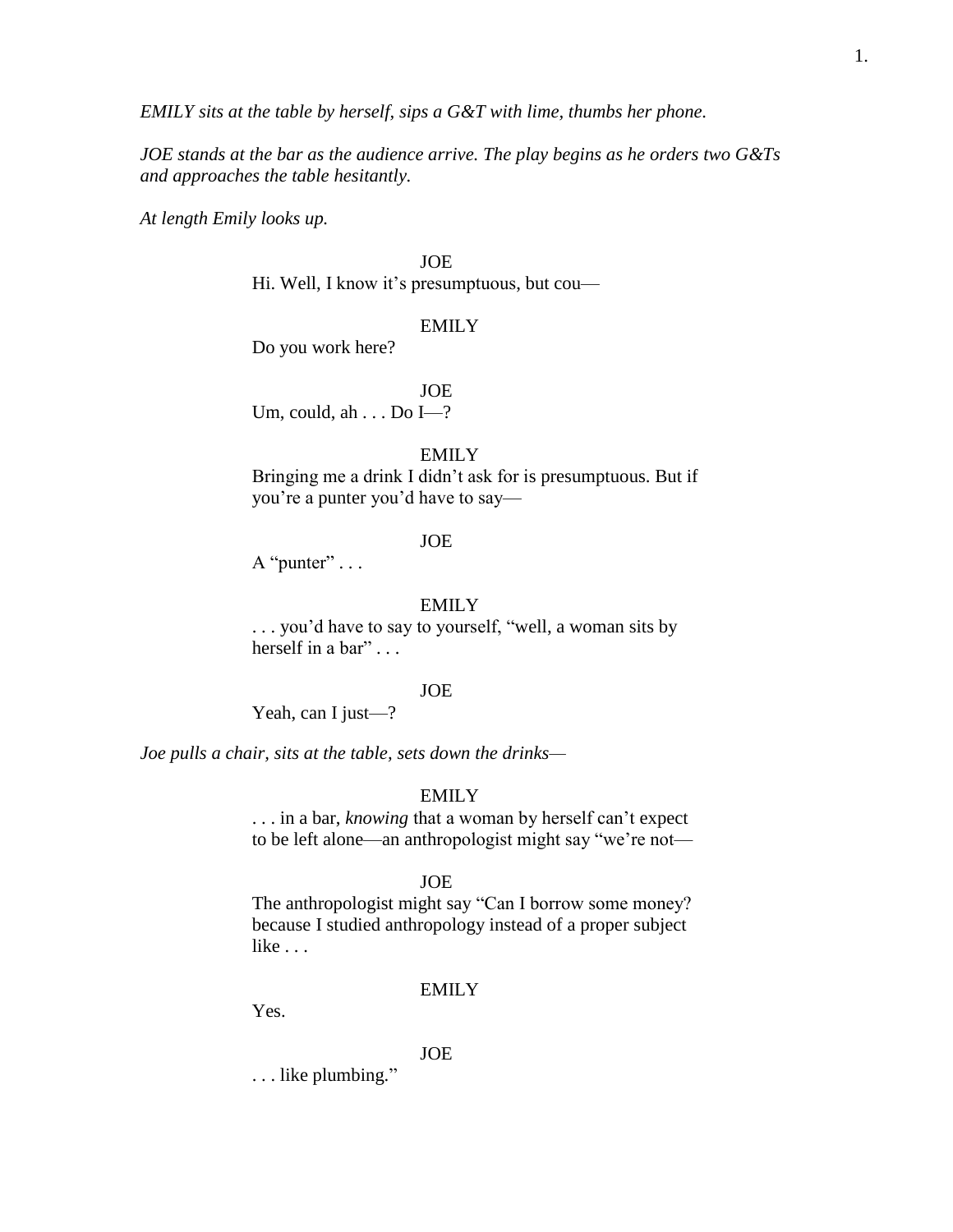. . . the woman sits there. An astute man, who may or may not have studied anthropology, might say "that's too good to be true".

### JOE

Did you know that plumbers . . . when they re-do your bathroom and they offer to take away the old bits of copper for you, the pipes and that . . . they sell that on, you know.

#### EMILY

Scandalous. I interrupted you.

#### JOE

Right . . . I didn't notice.

#### **EMILY**

Your opening line.

### JOE

Oh.

### EMILY

"It's presumptuous."

#### JOE

Yeah, I saw you over here rationing your liquid depressant and y— well, "she's waiting for someone" I thought, but then we passed the Half-Past the Hour, which is when people meet, isn't it?, and then like another fifteen minutes and I thought, well, either she's meeting someone on the hour, which is odd, and if the *woman's* early it's not a date, or *he's* late or he's not coming, in which case he's a dick or there's something wrong with you, or you really *are* here by yourself, in which case I thought we should have a chat.

### EMILY

Too good to be true.

### JOE

Are you a bitch? Is that why he's not coming? Are you kind of a bitch? Or a drunk? Or do you nag? Are you a nagger? Nag nag nag nag nag?

### EMILY

I don't nag.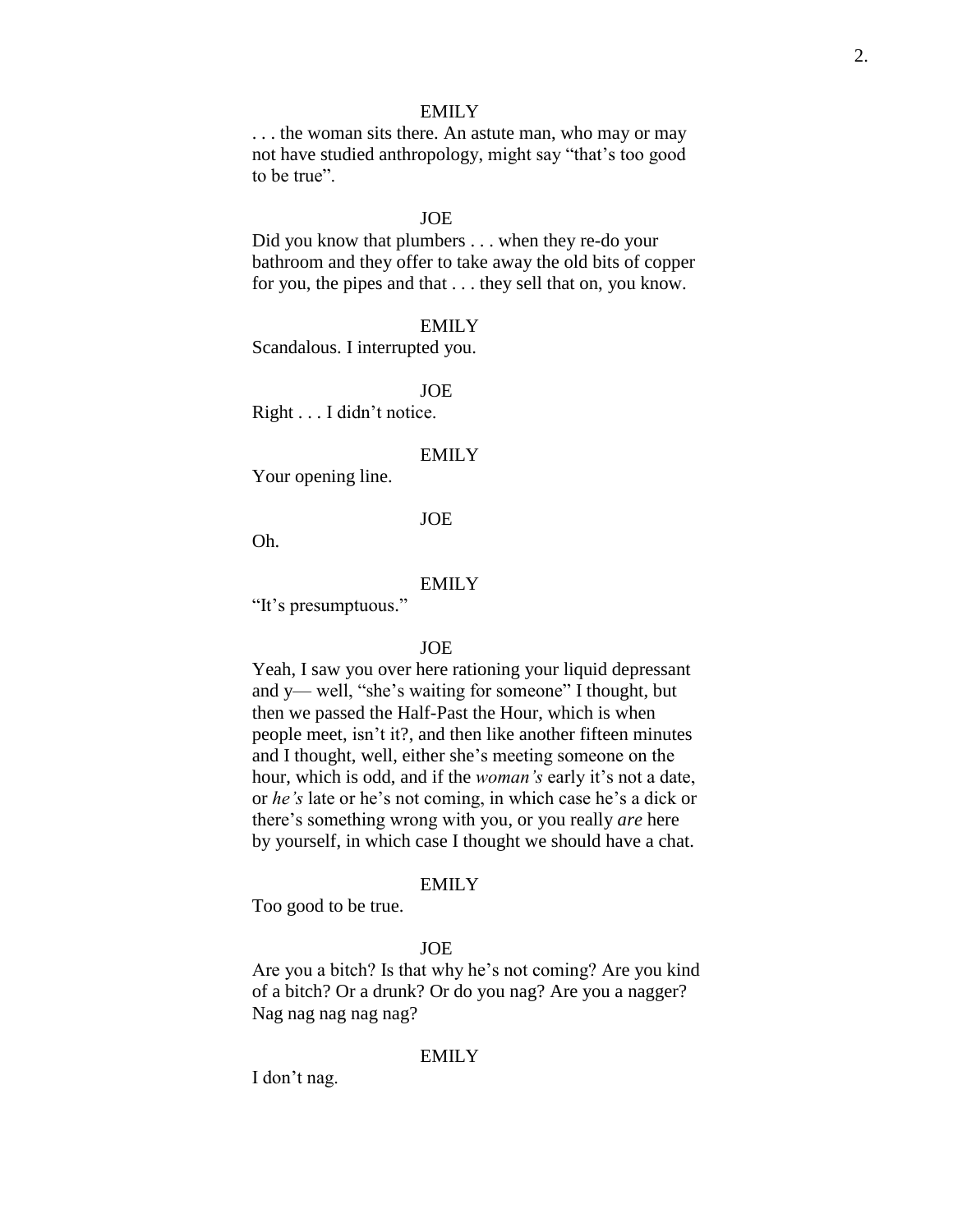You're into antique fairs. You're a terrible cook. A racist. A backseat driver. Do you not dance very well.

# EMILY

It's a blind date.

JOE Ah. From over there he looked like an invisible date.

### EMILY

That's a good line—did you get it from a Christmas cracker? No, he's, I think he's running . . .

JOE

. . . yeah, a bit . . .

#### EMILY

. . . late. So:

JOE

Well.

### EMILY

. . . now you know.

JOE

Well. It's me.

EMILY

No, it's not.

JOE

Yes.

#### EMILY

You're ...

JOE Why not? Him. I'm the, your, I'm—

EMILY Oh, you *are*. What's your name, then?

JOE Yeah. My *real* name or the one I *gave* you?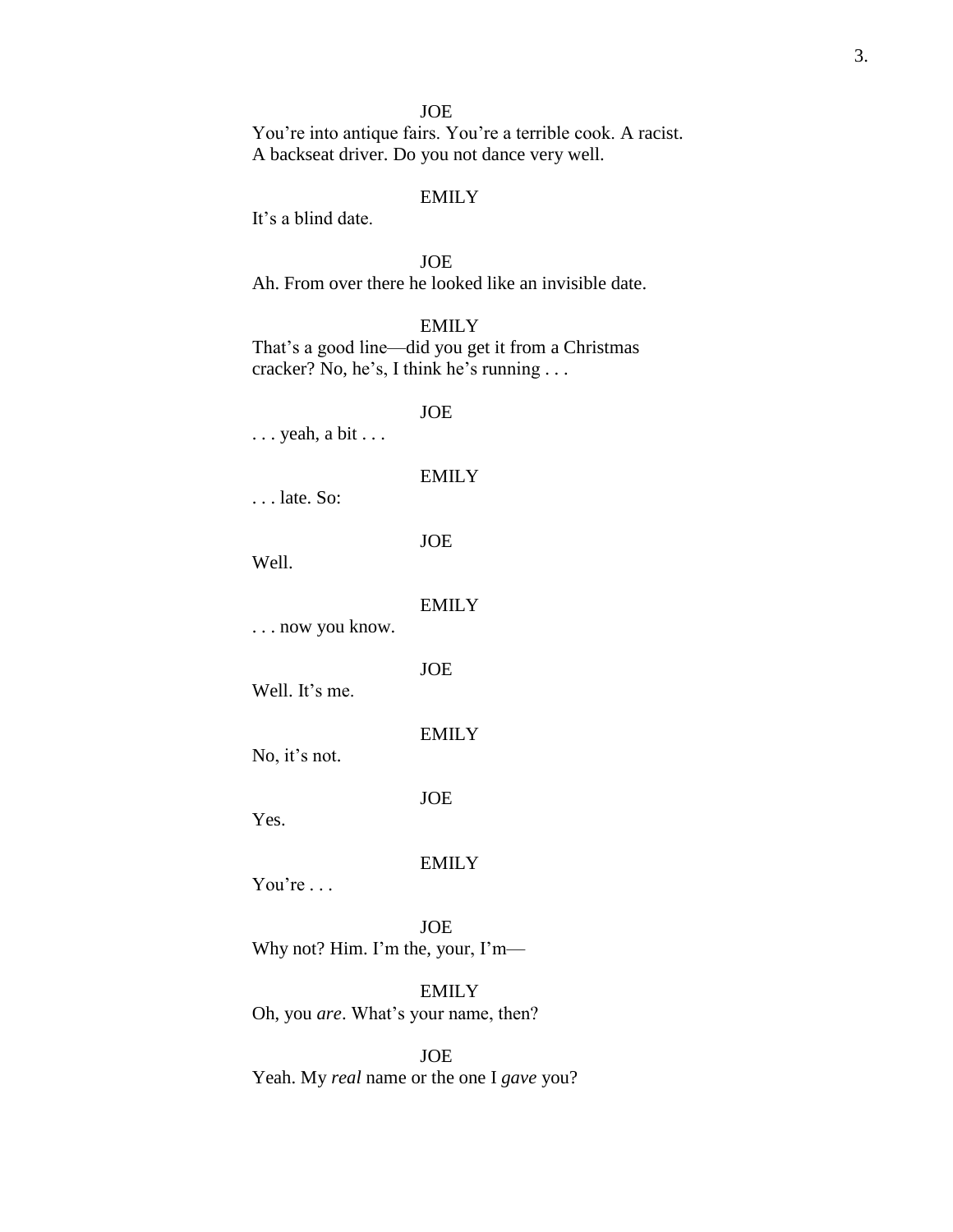The one you gave me.

### JOE

. . . yeah, well, if I'm *not* him, and he's not *here*, then we can have a chat until he . . . *(looks around)* slopes in from wherever . . .

#### EMILY

No, you have to . . . Nobody's going to come up to a table with a *couple*, so you have to skedaddle.

JOE He doesn't know what you look like.

#### EMILY

No. My picture. Yes he does.

### JOE

Your profile picture.

#### EMILY

But those don't, necessarily . . .

#### JOE

This is fertile. What's wrong with your picture? Wait. No, what's *right* with your picture but *wrong* with you?

### EMILY

All right. That's very charming. Don't you think you're wasting all this effort on a lost cause?

JOE Not . . . even if you were a homo. Besides—

#### EMILY

If I was "a homo"—

### JOE

Besides, I can use these lines again. Just not with you.

### EMILY

No, not without Rohypnol.

#### JOE

One if its many, ah . . .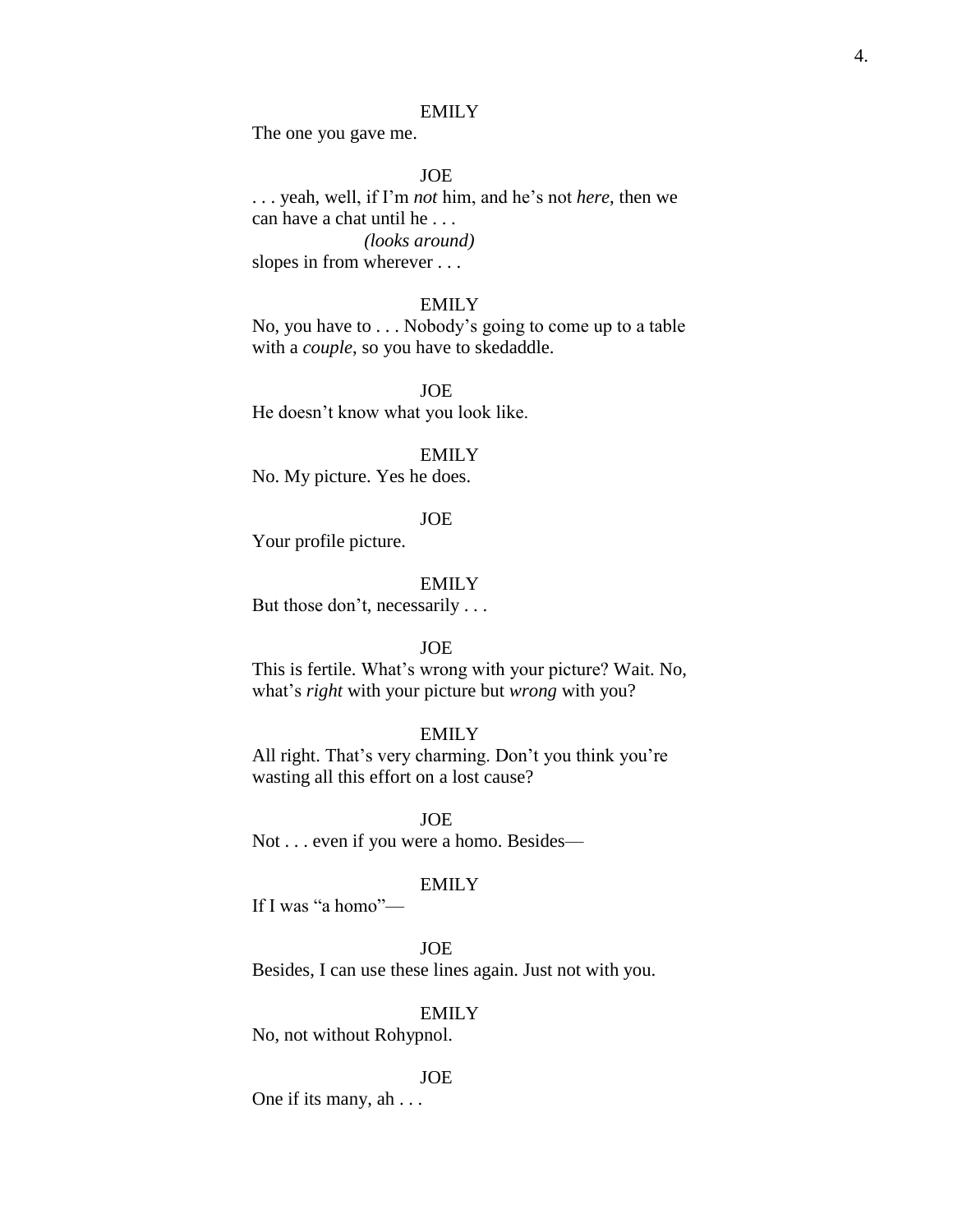Anyway. I haven't said I'm waiting for a *man*.

JOE

Hm.

*(takes a drink)*

EMILY

So if you'll excuse me . . .

JOE

Don't think I believe you.

EMILY That wouldn't be relevant, though, would it?

JOE

You'd have said something before now.

EMILY

You mean, to stop you making a fool of yourself?

JOE

Well—

#### EMILY

How long after a stranger comes up to me in a bar *should* I avail him of—? of my sexual— *(glances around—)*

#### JOE

Nah, you see that? You don't want to say it. That's like a *tell*. I don't think you're waiting . . . Wait, did you use your passport picture? Is that what's wrong?

### EMILY

Did I—? Yes—yes, like all people on social media, I used my *passport* photo for a prof . . . it's, all I meant, you don't always recognise, from—

JOE

So what's *he* supposed to look like?

### EMILY

He looks very small in front of Notre-Dame. But Notre-Dame looks nice.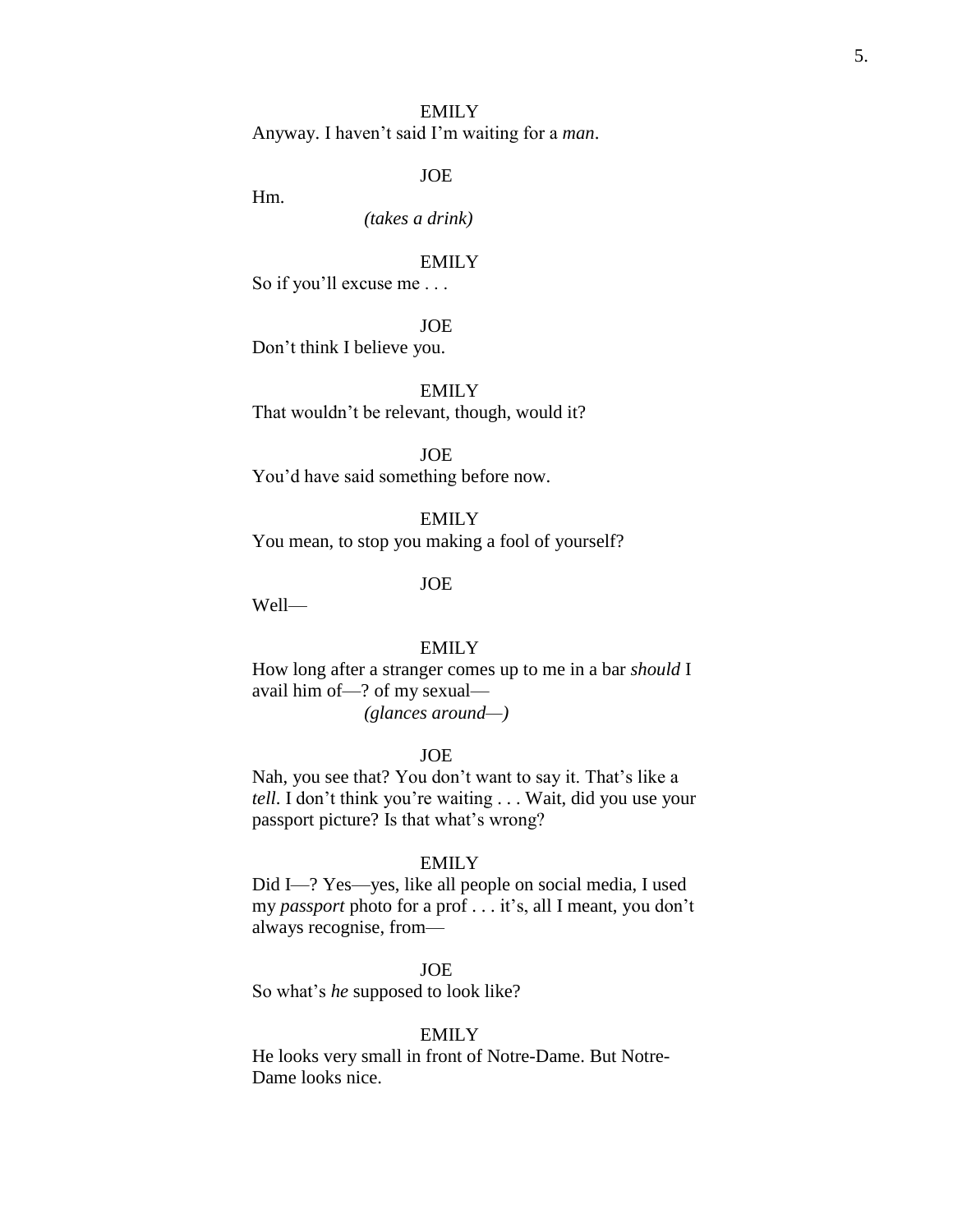Mm . . . You ever go?

### EMILY

On my honeymoon.

JOE Oh. Uh, so you're actually . . .

### EMILY

Not wearing a ring.

JOE Right. Oh. All right, sorry, I just—

#### EMILY

Use your imagination.

### JOE

Well.

### **EMILY**

—

### JOE

You mean, where's the ring? Well, I suppose there are sev—, either you're divorced, or you're a widow, or you're married and unhappy, or you've recently put on quite a bit of weight in your hands.

### EMILY

Water retention.

#### JOE

Yes.

### **EMILY**

No. "Married and unhappy."

# JOE

Did you know that, I read this: a divorced woman over the age of forty has more chance of parallel-parking a box van and then being killed by terrorists and *then* being resurrected by the Holy Returning Christ than she has of finding, finding another—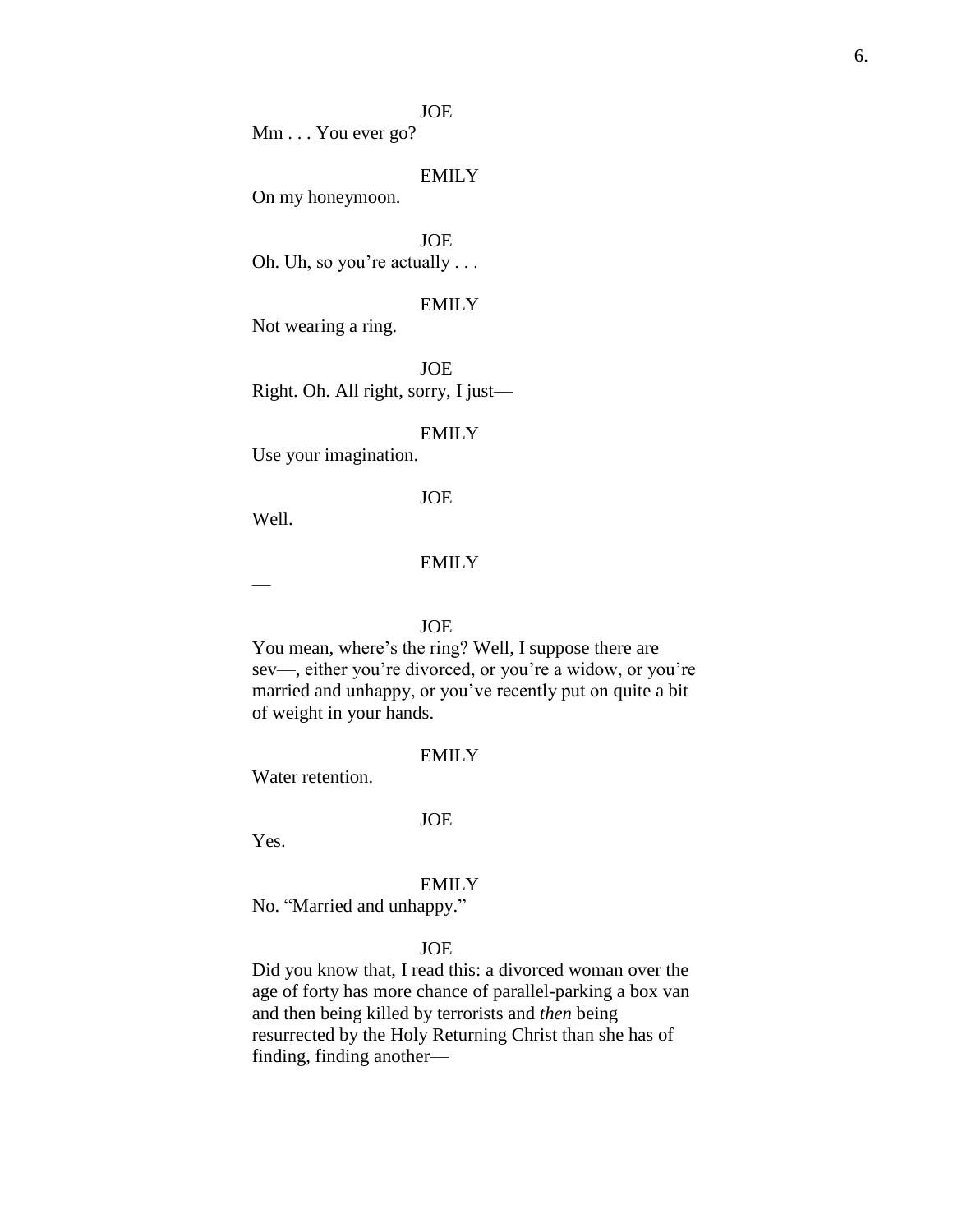If I could just take those offensive remarks in *order*, do I fucking look *forty* to you?

### JOE

No, I *know* you're . . . it's just something to think about in the coming years, *many* coming years, between now and that . . . that time where you're not quite a regular at the hospital but *nobody* would say you're young. And *I'm* not—happens to us *all*, *all* of—my *point*, though: what seems like an unhappy compromise now, in ten years, when you . . . did, did you want to talk about the parking thing next?

#### EMILY

Tell me a compromise you'd make.

JOE

Me? A com—why, do you?, what—what's th—?

EMILY

Are you swallowing your own tongue?

### JOE

No . . . fine, yes, a comprom—um, you mean to avoid *unhappiness* later on.

### EMILY

In the twilight years of your forties.

### JOE

A compromise.

*(beat)* I'd, I might be willing to put . . . some of my career plans to bed.

#### EMILY

That's boring.

# JOE

Isn't *compromise* boring? I'll tell you what's boring, is insurance. Claims, claims, "I left my phone on a bus in Prague", "my car got—", you know. "My neighbour's tree". But it pays the bi—

#### EMILY

Would you settle for a woman.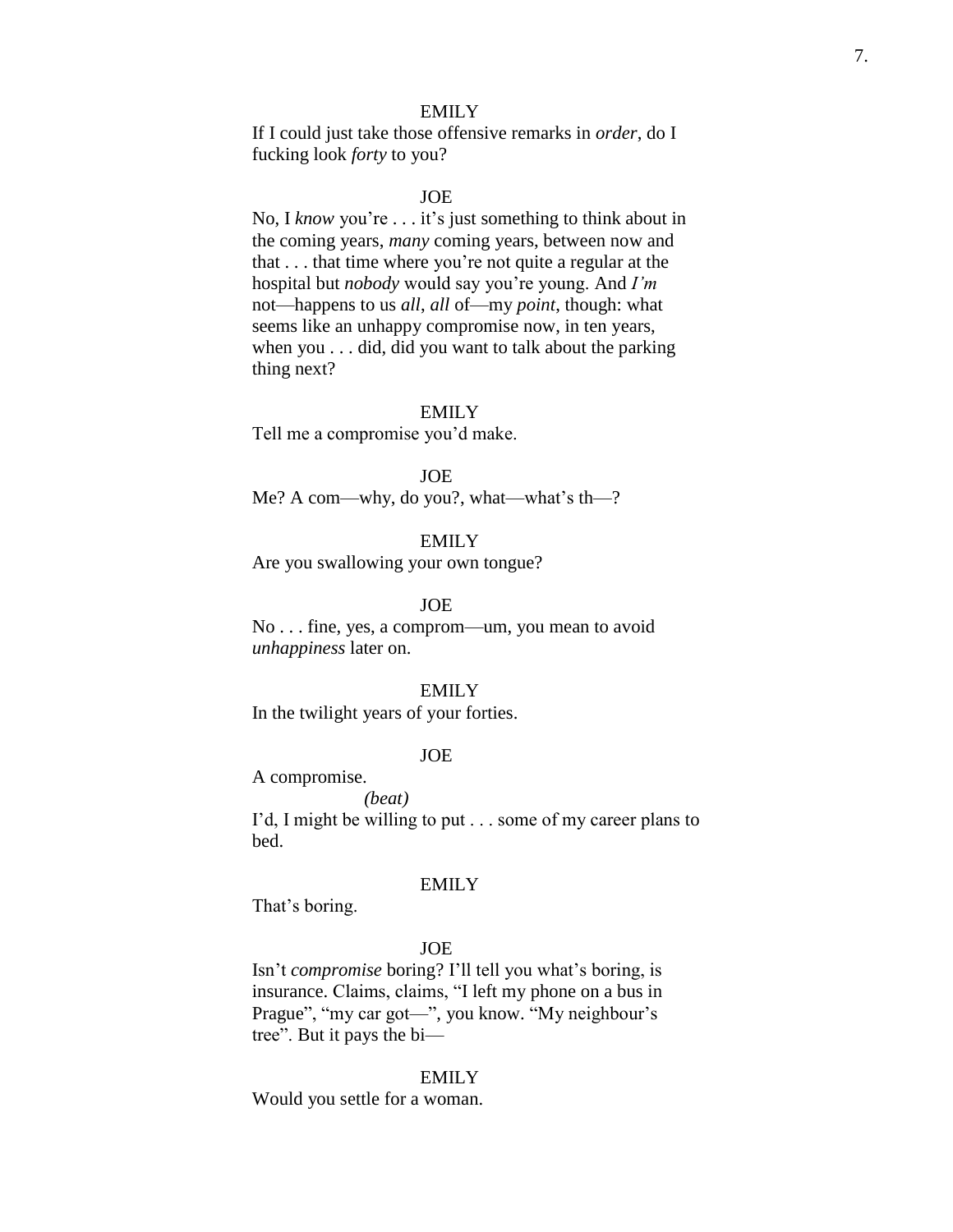That's one of those, that's . . . I need to somewhat fucking re-sculpt that question before I can answer it. The word "settle", for example, has to be very carefully defined. Let's take it to mean, as a *good* thing like "the dust settled", the *settlement, the restoration of equili— or maybe "settle" like* the pilgrims in the New World. All good shit, right? All very positive? Agreed?

#### EMILY

The woman.

#### JOE

So in the sense that, would I settle, would I make a life with, I think you mean . . . *a* woman rather than a hypothetical parade of *other* . . . what we're talking about is, "a bird in the hand is worth two in . . ." —no, no, *all* of those words are terrible—

#### EMILY

I wish you'd come over about ten years ago. Probably've been the same shit, but with the conviction of youth.

#### JOE

Ten years . . .

#### **EMILY**

I was in a band.

**JOE** 

Yeah. You were in a band? Wait. *(beat)* Bass guitar. Stand there looking pretty, doing fuck all.

#### **EMILY**

Drums.

*Emily takes a drink. Joe glances at her arm—*

JOE

Don't know why there aren't more women drummers. Call it the "lead" guitar, but if he doesn't follow the *beat* . . .

### EMILY

I just liked to make a lot of noise. I wonder if I could still arm-wrestle a man for a pint?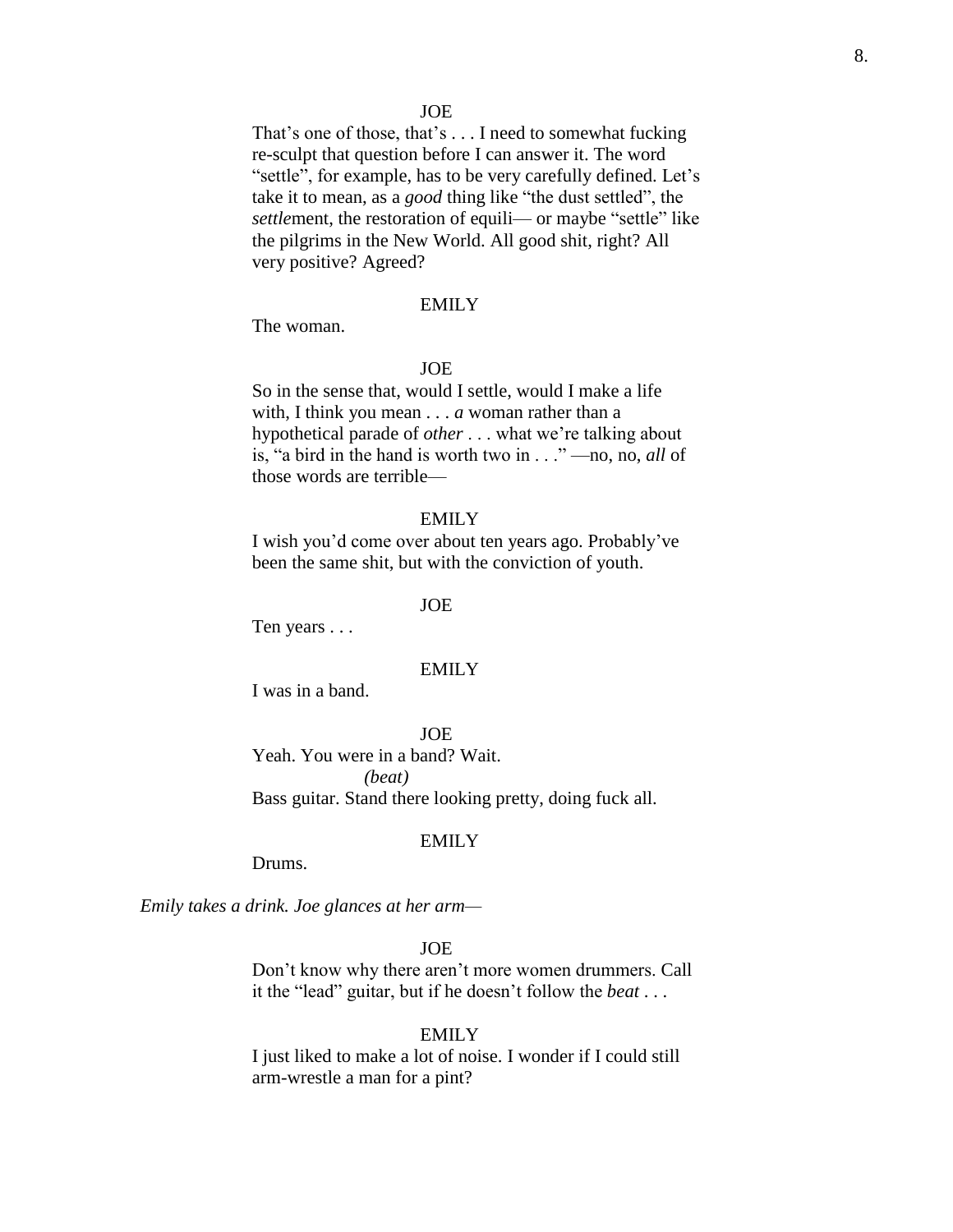Drummer sets the pace like a woman, makes a *racket* . . . any argument over who's out, drummer wins from being the *loudest*.

# EMILY

What were *you* doing ten years ago?

### JOE

You played guitar, I would have looked at your fingernails.

#### EMILY

What were you doing . . . ?

### **JOE**

I don't . . . office, something or other. No, yeah, and I was drawing a lot more. Why aren't you in a band now?

### EMILY

Well, we were just fucking around, and all the gigs kind of just happened. And as soon as we took it seriously . . .

### JOE

Yeah.

# EMILY

Self-consciousness: the emphysema of rock. What do—?

### JOE

What were you called?

#### EMILY

. . . if I told you, you'd look us up.

### JOE

I might look you up and I can't *find* you. Wouldn't that be worse? What do you do now?

# EMILY

Oh . . . now I teach music. Pre-school, you know—maracas and tambourines. So what do you draw?

#### JOE

Mm?

EMILY A will, an early pension . . . ? Curtains?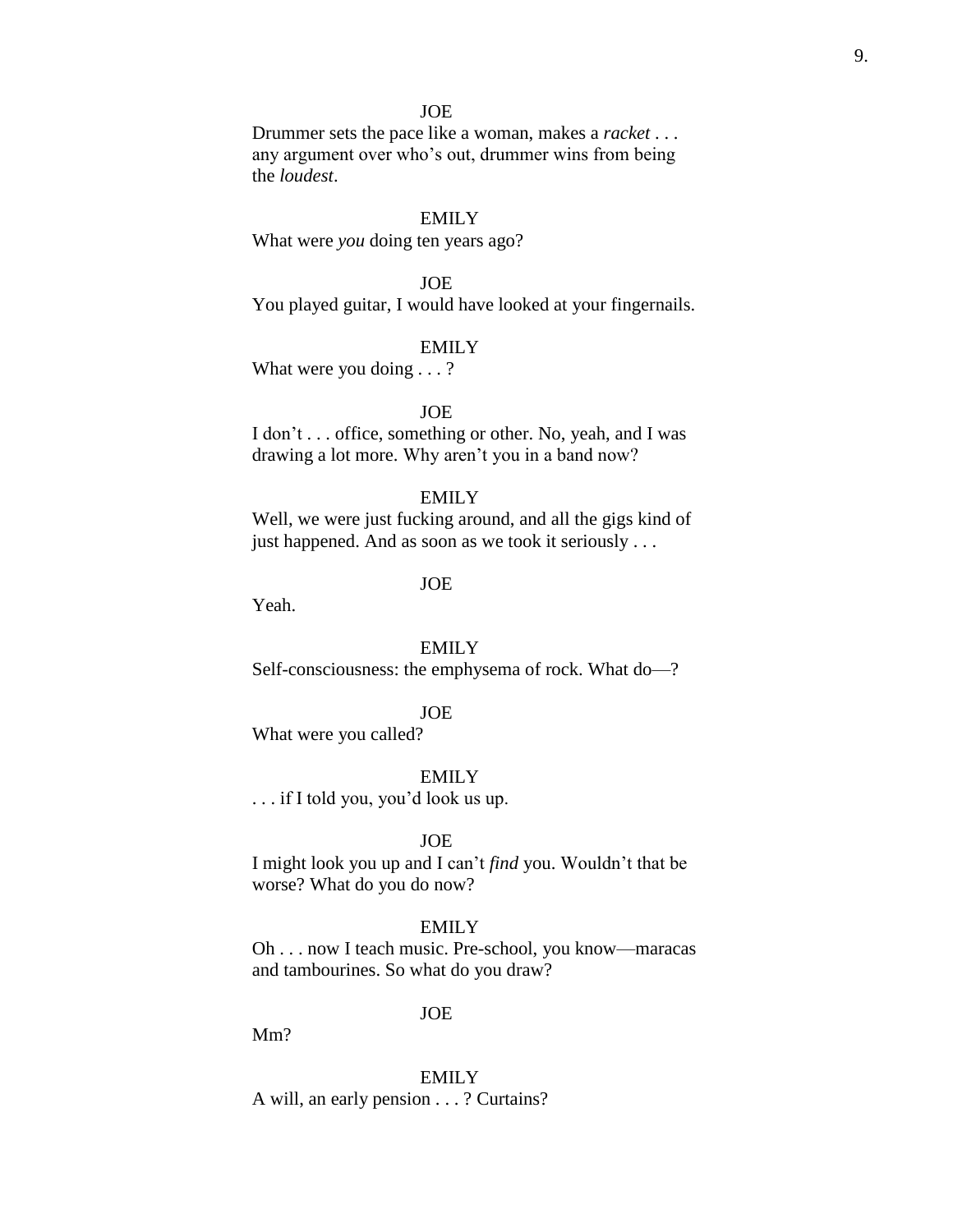JOE You like being around the kids all day . . . ?

# EMILY

Do I . . . ?

# JOE

Yeah, do you like—?

EMILY You mean, do I have any of my own.

### JOE

Well.

#### EMILY

Isn't that the question?

# JOE

Where *is* your ring? *(beat)* I mean . . . in your bag? . . . did you leave it in the house?

# EMILY

Whenever I'm in, they hold it for me at the bar.

# JOE

—

### EMILY

It's in my bag.

### JOE

Right. It's just a bit . . .

### EMILY

It's in my *bag*.

# JOE

. . . just disrespectful.

### EMILY

Oh, God . . .

# JOE No, but just a bit, to the . . .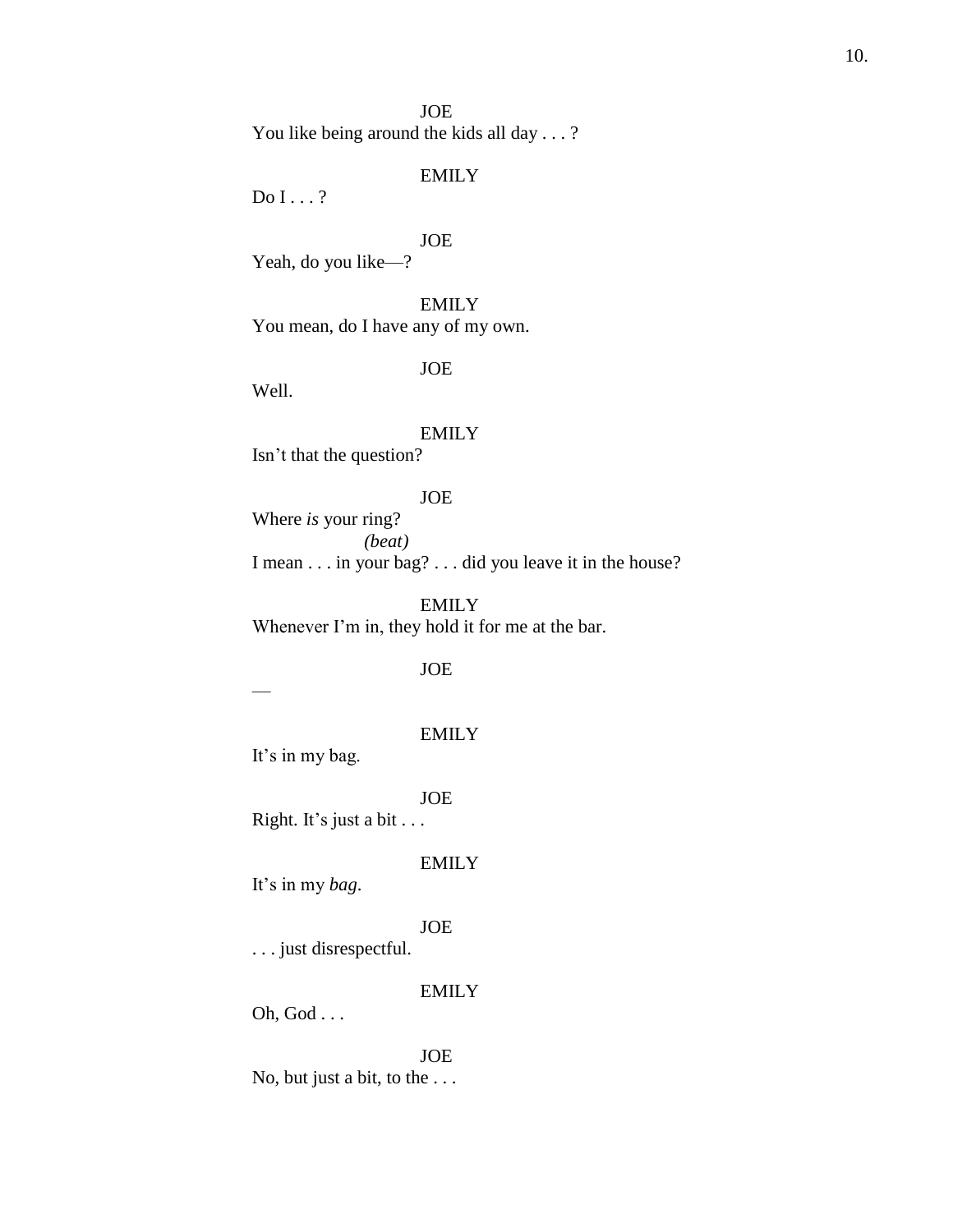Can we ignore . . .

JOE

. . . just, to the thing *itself*.

### EMILY

The "thing itself"?

#### JOE

The ring, the ri— to *it*, you know? It's not just a wedding gift or . . . an access—, it's one of the tenants of an, of—

#### EMILY

Tenets. Tenets.

### JOE

Of an institu— Tenets. Which, and you can say this about morality also, or the concept of . . . God, it's one of those, it's *evolved* into be—, it's like, beyond us. We're . . .

### EMILY

. . . beholden—?

### JOE

"Beholden" to all this, marriage and all its . . . stuff, just like we'll always have some moral . . . , and just like we'll eventually replace *this* God with *another* God, or a lot of dinky wee gods, or the sun, or that guy under the sea with the big fork.

#### EMILY

*It's in my bag*. Can we just—

#### JOE

Fine, yes, ignore. Ignorance. Apologies. I apologise. I was just, I had a mental . . .

### EMILY

Seizure?

## JOE

. . . of course we don't *know* each other and it's not my place to—

### EMILY

It's *not* your place, whether we *know*—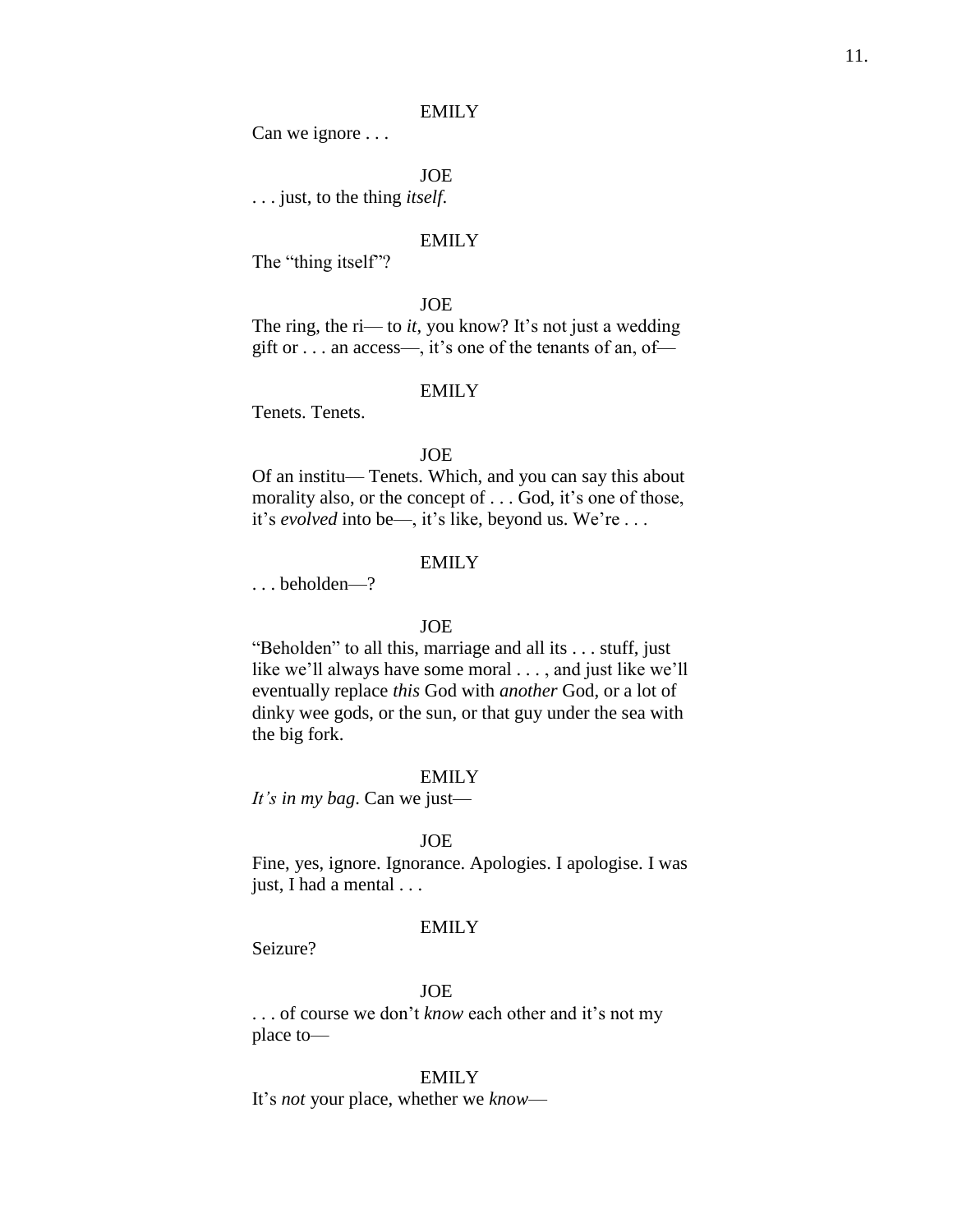Jesus *God*.

JOE . . . and we didn't discuss that—

EMILY I knew you'd drop the ball. I knew you'd—

JOE *I* didn't drop . . . *You* couldn't—

# EMILY

The *ring*? You're sat there, stuck on the *ring*.

### JOE

Well, we never discussed . . . we never discussed props. *(beat)* And you, with, you blew it with the *honeymoon* thing, this Notre Dame—

# EMILY

I, no, I rescued the *hell* out of that. The rules were—

JOE

The rules, I know, the r— Look. All right. Look. Why don't we start again. We'll just start again.

#### EMILY

No.

#### JOE

We'll start again. Or we'll pick up from . . . we'll pick up from the band thing. No, from th— what was the next—?

### EMILY

No.

JOE *(raises his arms)*

Well . . .

EMILY You can't do it. I can't *rely* on—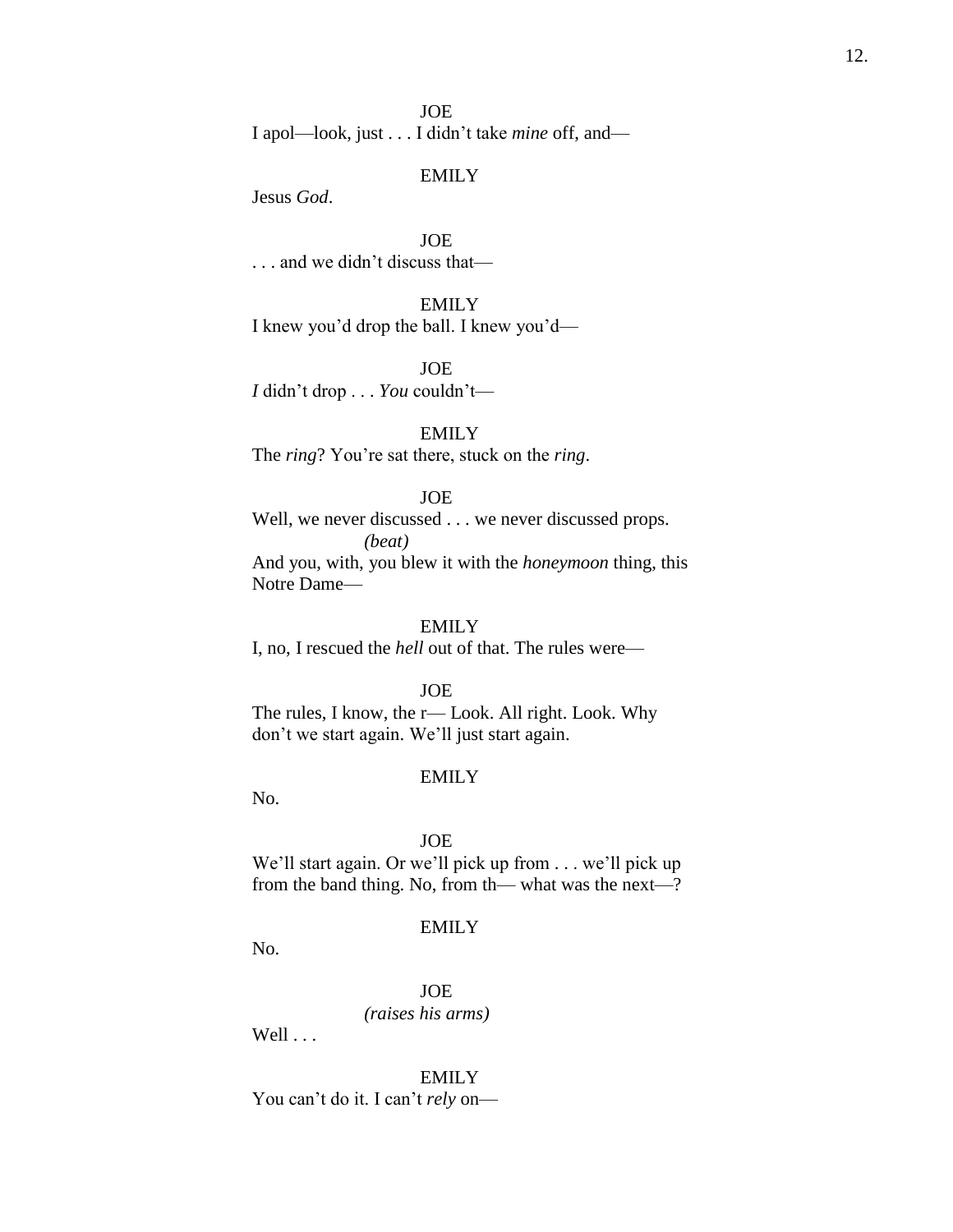You put me off. You're all over the place. You're waiting on a guy, then it's a woman, then you're in a *band* . . .

# EMILY

Listen:

### JOE

It's too much *pressure*.

# EMILY

Listen: what were you doing over there for half an hour if you weren't coming up with a, with an act?

### **JOE**

I was trying not to piss in my shoes. Worrying about what to say and . . .

### EMILY

And "plumbers" is what you came up with.

JOE

It's been a long time since I've done this kind of . . .

### EMILY

Done *what* kind of . . . ?

### JOE

You know, in a *bar*, going up to some . . . some *woman* . . . *talking* . . .

#### EMILY

But we're . . .

*(makes a gesture for "married")*

### JOE

I *know*, but—

EMILY

Anyway, *I* was the one, back then—

### JOE

You said—

### EMILY

I was the one took the lead, because if I *hadn't*— and if I *don't*, nothing gets done, just sits there like an un-defrosted freezer.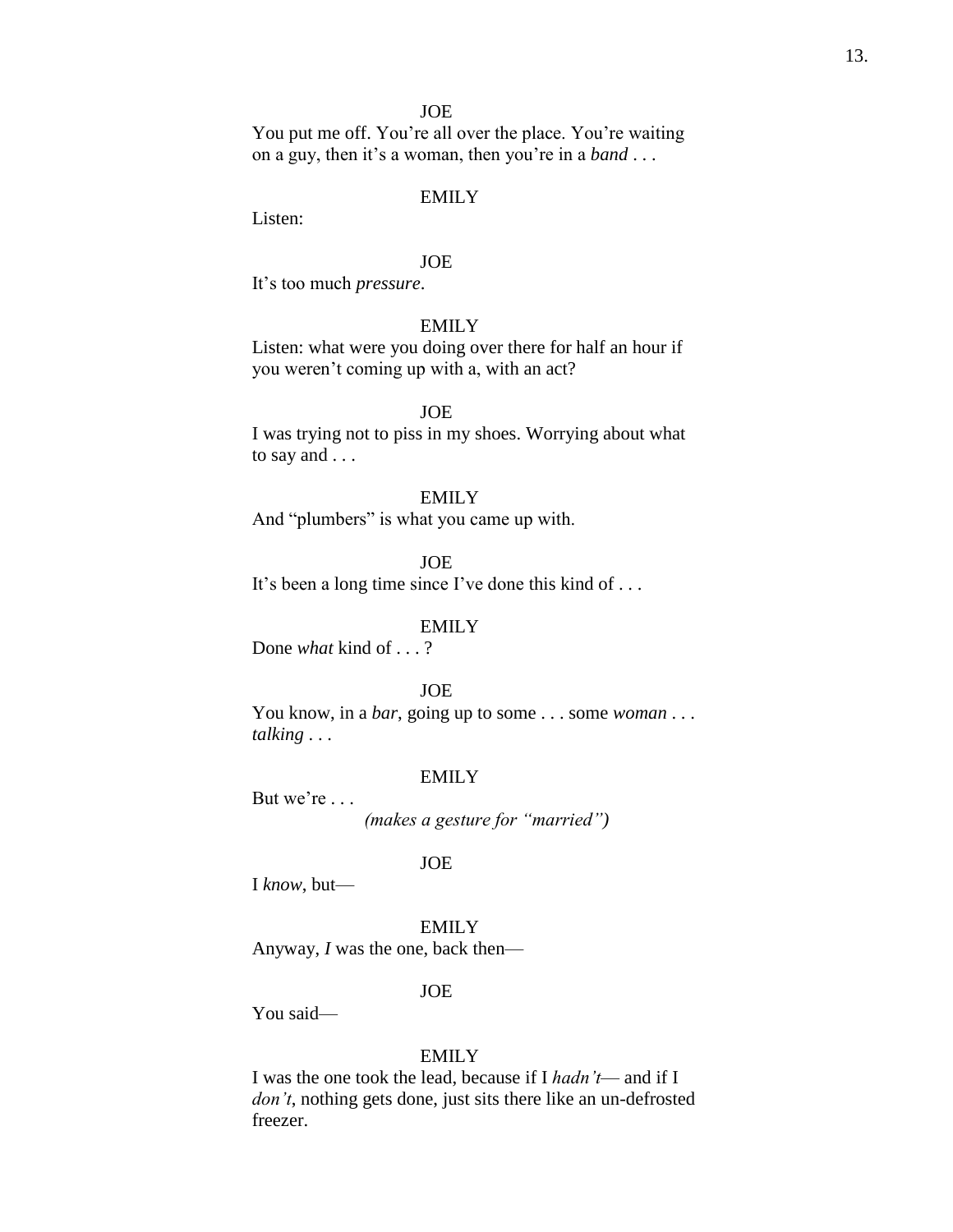Well, there you go, you know—I knew I'd fuck this up, and *you* knew I'd fuck it up, and I *did* fuck it up. So forget the whole thing.

*(stands)*

### EMILY

Don't stand up.

### JOE

Don't *tell* me not to stand—

### EMILY

Don't stand up, because you don't have anywhere to go and you'll have to sit down again. People'll think you have an itch.

#### JOE

I don't care.

*(sits)*

Fuck me.

#### EMILY

I *needed* you to go along with this. *(beat)*

Come over and . . . give me a line and buy me a drink and tell me lies about what you do and ask me about . . . don't ask me about fucking *work* or about *children* or about—

#### JOE

Yeah, . . .

#### EMILY

*Objectify* me. Take the lead.

#### JOE

### *(gestures at her glass—)*

Brought you a . . .

### EMILY

Problem with your imagination is, it's not connected to your inner caveman. You don't get it until it's too late. You need it *punched* into you.

JOE

I know, I—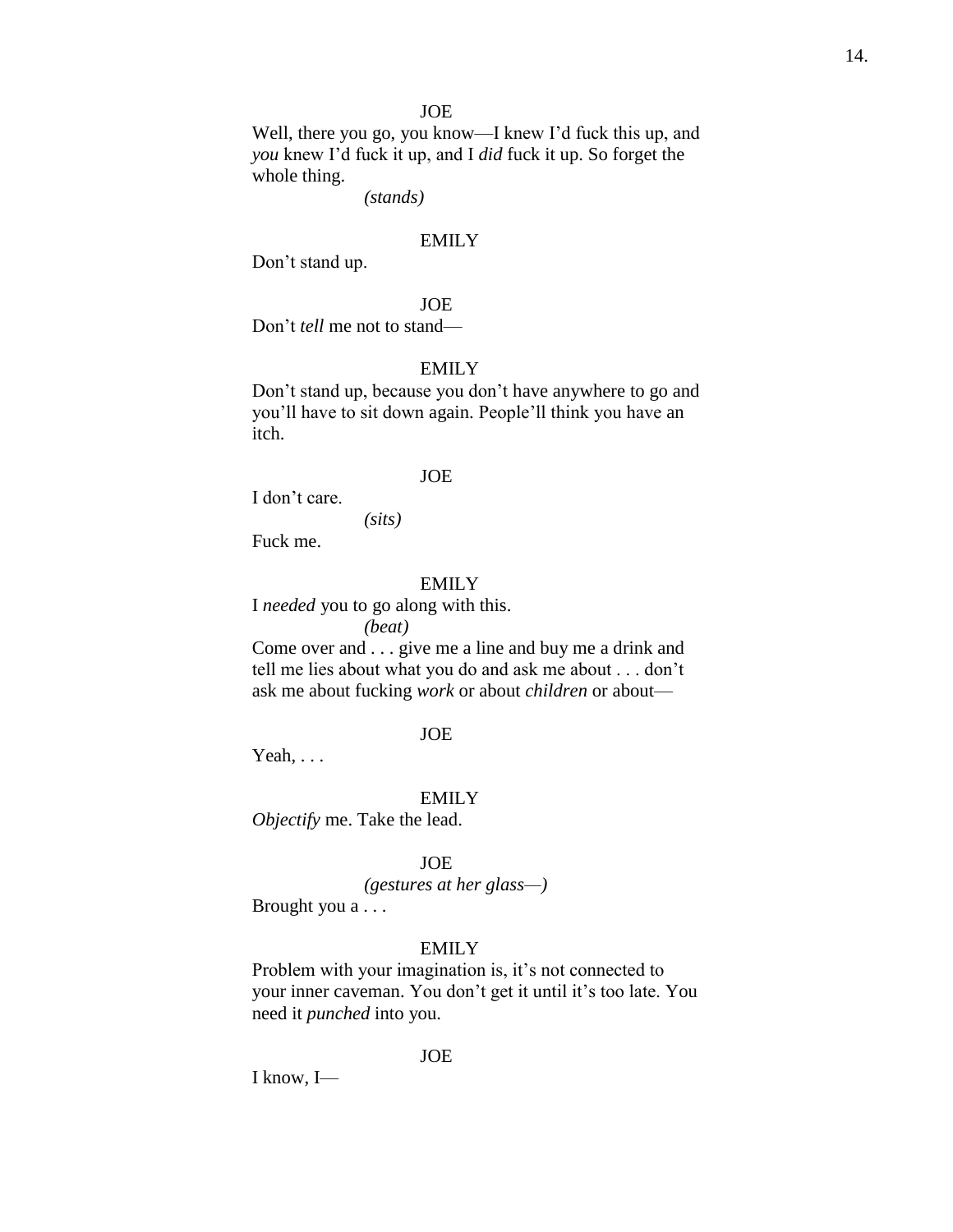What I should have done is give you some competition. I *should* have made a date. Some man—or a woman, come along here, fuck up your . . . equilibrium.

JOE

What kind of . . .

EMILY

What?

JOE

No, it's—

EMILY

What kind of what?

JOE

Forget it.

### EMILY

Say it.

JOE What kind of man. Would you have brought.

# EMILY

What kind of man?

### JOE

If you wanted to fight my corner, what kind of—

EMILY

I don't know. Any fucking man.

### JOE

Well, no, because I wouldn't be jealous if he was some big fat guy, for example.

### EMILY

You might be.

### JOE

Or one of those, an engineering student with fucking . . . his own twin growing out of his shoulder, and that greasy hair, and he's a vegan—and he's in a prayer group.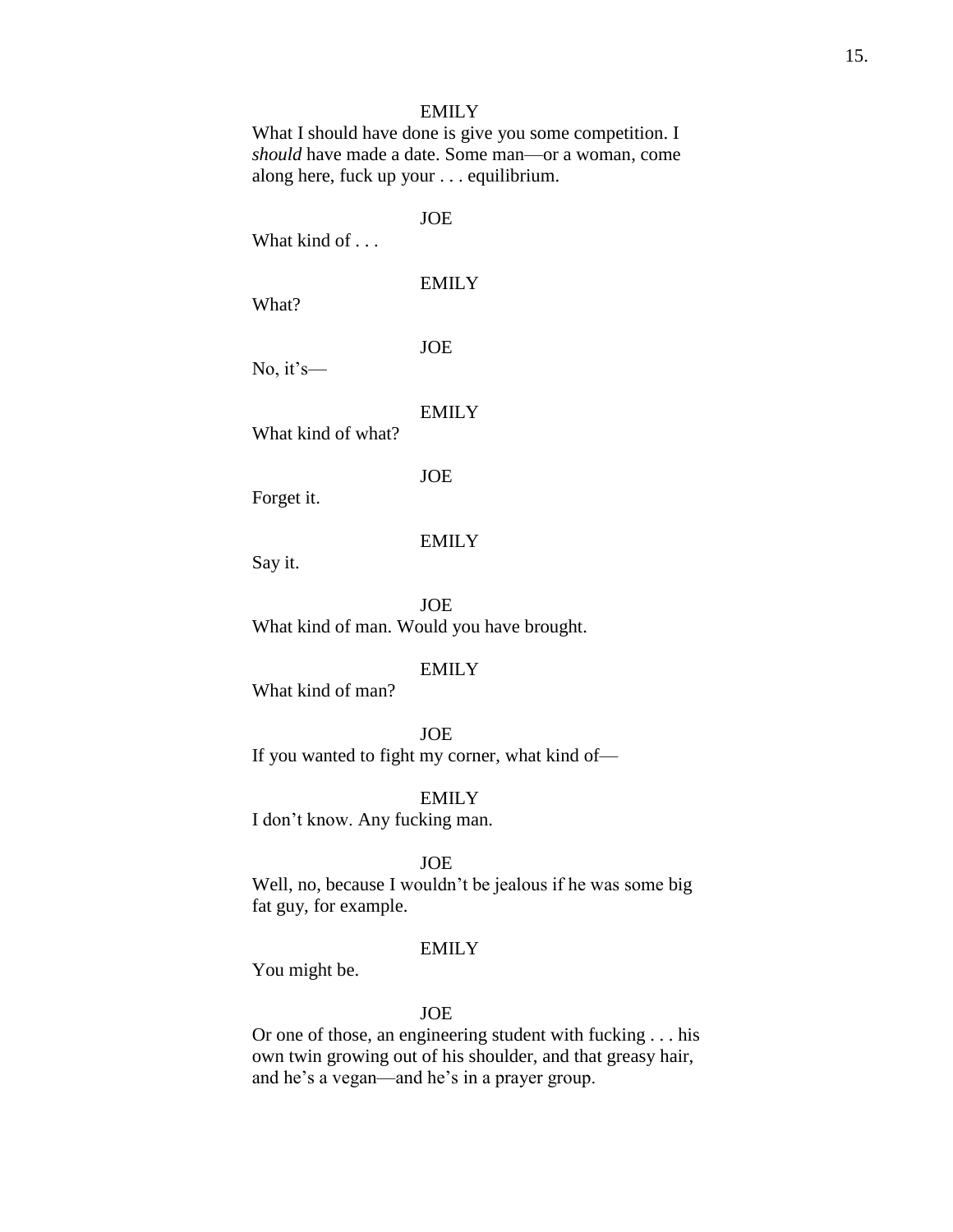Did you ev—? I don't actually know, did you ever sleep with a fat girl?

### JOE

I . . . no. No, did you . . . and a jolly fat man ever . . .

### EMILY

Yeah, and he knew a few things you don't know. But to answer your question, my hypothetical date would be a few inches taller than you, deep blue eyes, salt and pepper hair, clean shaven, nice strong forearms and no sense of humour.

### JOE

Hm.

*(beat)* Bit taller, then.

### EMILY

Yes.

JOE

Going grey.

### EMILY

A little.

JOE

*No* sense of humour . . .

### EMILY

None.

JOE Deep fucking dreamy amethyst eyes.

### EMILY

Amethyst is violet.

# JOE

What kind of, then—?

### EMILY

Cobalt.

#### JOE

*(rubs chin)* Fucking cobalt. And no stubble. You like my stubble.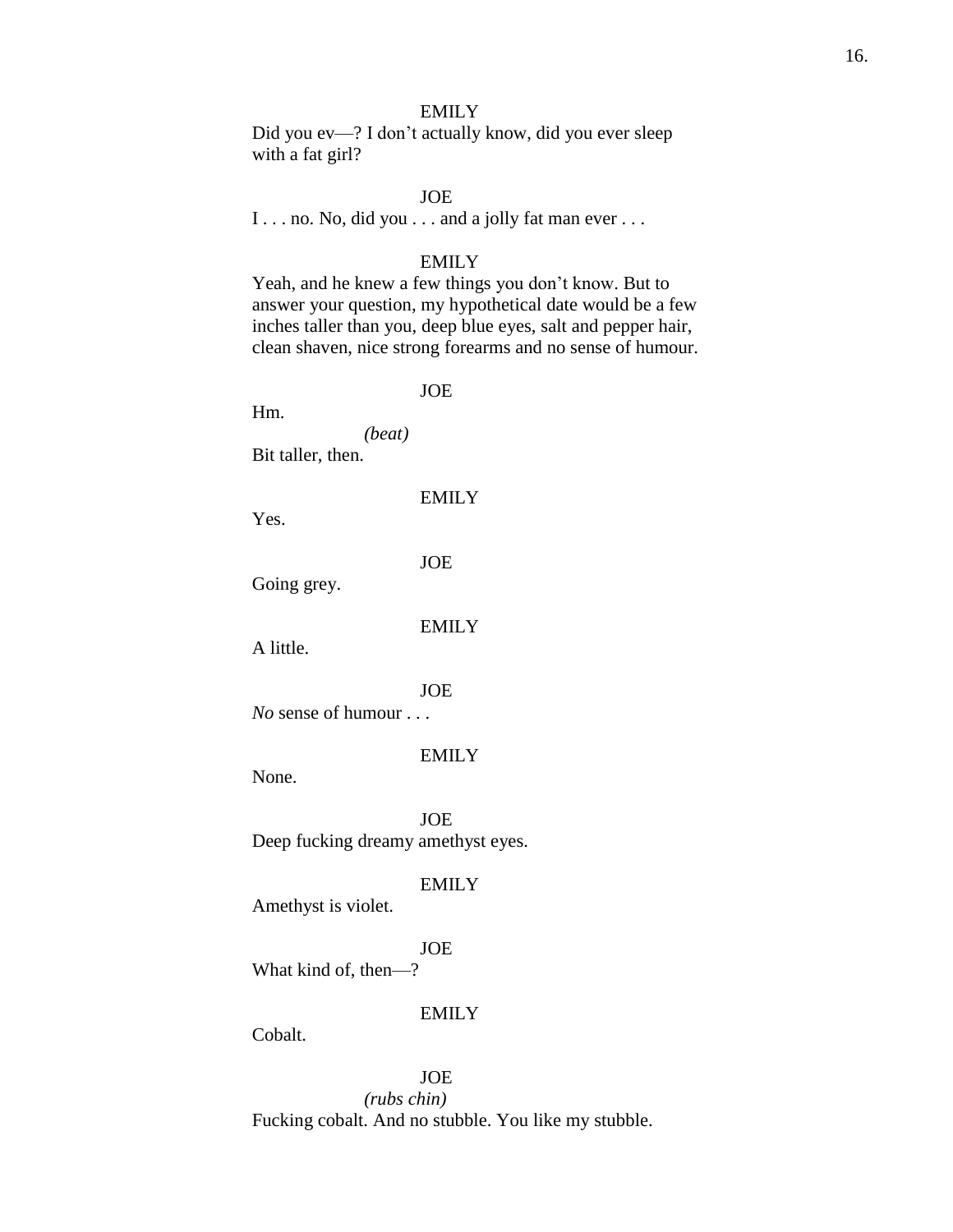To look at. Not to lacerate my skin. Not between my legs like a fucking wire brush.

### JOE

Some women *like* . . .

### EMILY

Not *me*. And you *know*, . . . but you'd rather not *take* five minutes . . . always "something else you have to do".

### JOE

All right:

EMILY What kind of woman? If I brought along—

#### JOE

What kind of . . . ?

# EMILY

. . . if I'd asked along a woman.

JOE

What . . . well, she's your guest, I don't know.

# EMILY

What kind of woman would you like me to bring?

#### JOE

No, this  $\ldots$ 

### EMILY

Just say.

#### JOE

I see where this

# EMILY

You think it's a trap.

## JOE

You have form. Yes, a big fucking rusty bear-trap full of tetanus.

# EMILY

I'm not offering to bring you a woman. I'm saying, if you fantasise, another woman here, what's she like?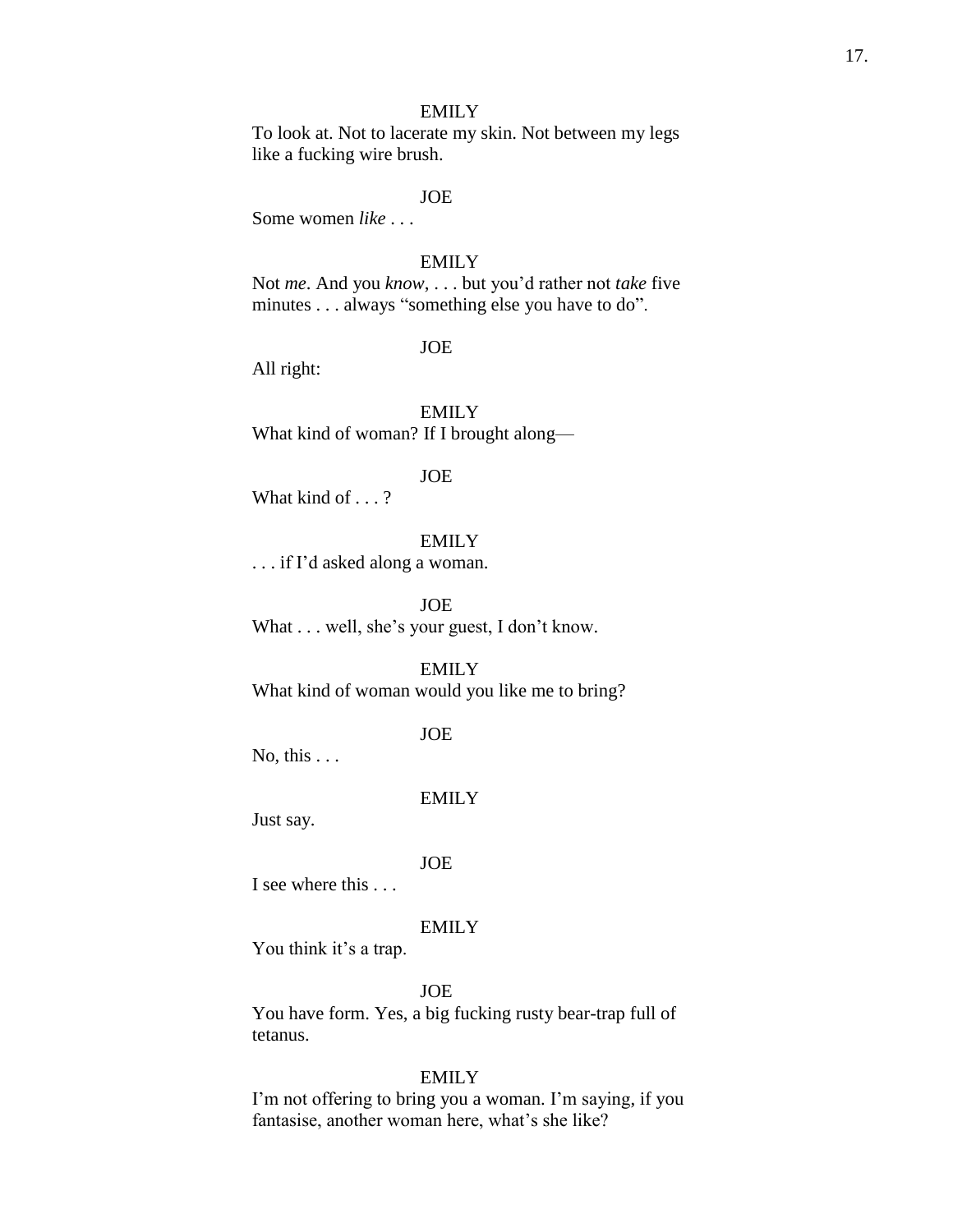That's irrelevant.

# EMILY

To what?

# JOE

To me retaining my dignity.

### EMILY

My God . . . listen, that's *long* gone. Just tell me. I told you mine, you tell me yours.

### JOE

*(beat)* Well . . . you know, probably a redhead . . .

#### EMILY

A ginger girl.

JOE But proper red hair, not that strawberry blonde shit.

### EMILY

Freckles?

# JOE

Mm . . . maybe subtle. No, she's got a kind of a hard face. Like . . . brittle. Just a wee bit.

### EMILY

A little brittle.

JOE

Don't take the piss. And she has an accent.

### EMILY

What kind of accent?

# JOE

Irish is nice. Or South African. Or Danish. *(beat)* And she's cleverer than I am . . . or thick as pig shit. I can't

decide.

# EMILY

Those aren't mutually exclusive.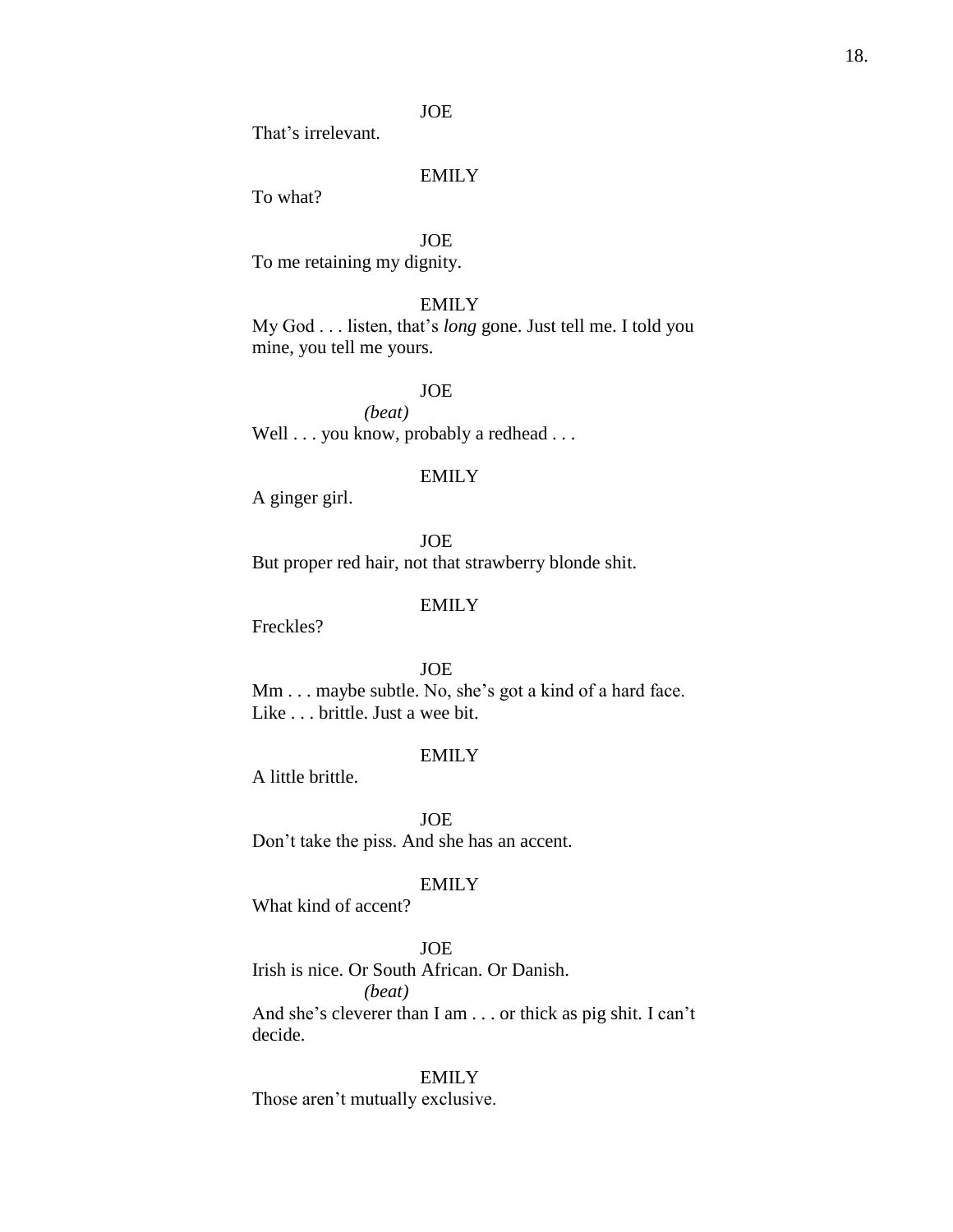And a body like—fuck off—like a dancer. And she does yoga but she doesn't *ever* talk about it.

EMILY What *does* she talk about? What does she do?

JOE I don't . . . She works for the UN.

### EMILY

She's a dancer for the UN.

#### JOE

She dances for peace.

#### EMILY

All right. So we're both here, me and your ginger Danish pastry—

### JOE

No no no no no ho —

#### EMILY

And you get to choose.

### JOE

No no no, I get it, yeah, but your guy's here as well, Mister Cobalt with his . . .

#### EMILY

Fine.

#### JOE

Mister *Dull*, with his fucking dead-eyed humourless stare, the fucking loss adjustor, and he's—

### EMILY

Fine.

### JOE

. . . he's trying to get his arm around you without ruffling his pin-stripe suit or his neutral furrowed brow.

### EMILY

Fine. And yours, she's on a break from her world tour . . . "grinding against landmines" or whatever . . . she's in town for the weekend. So we both get to choose.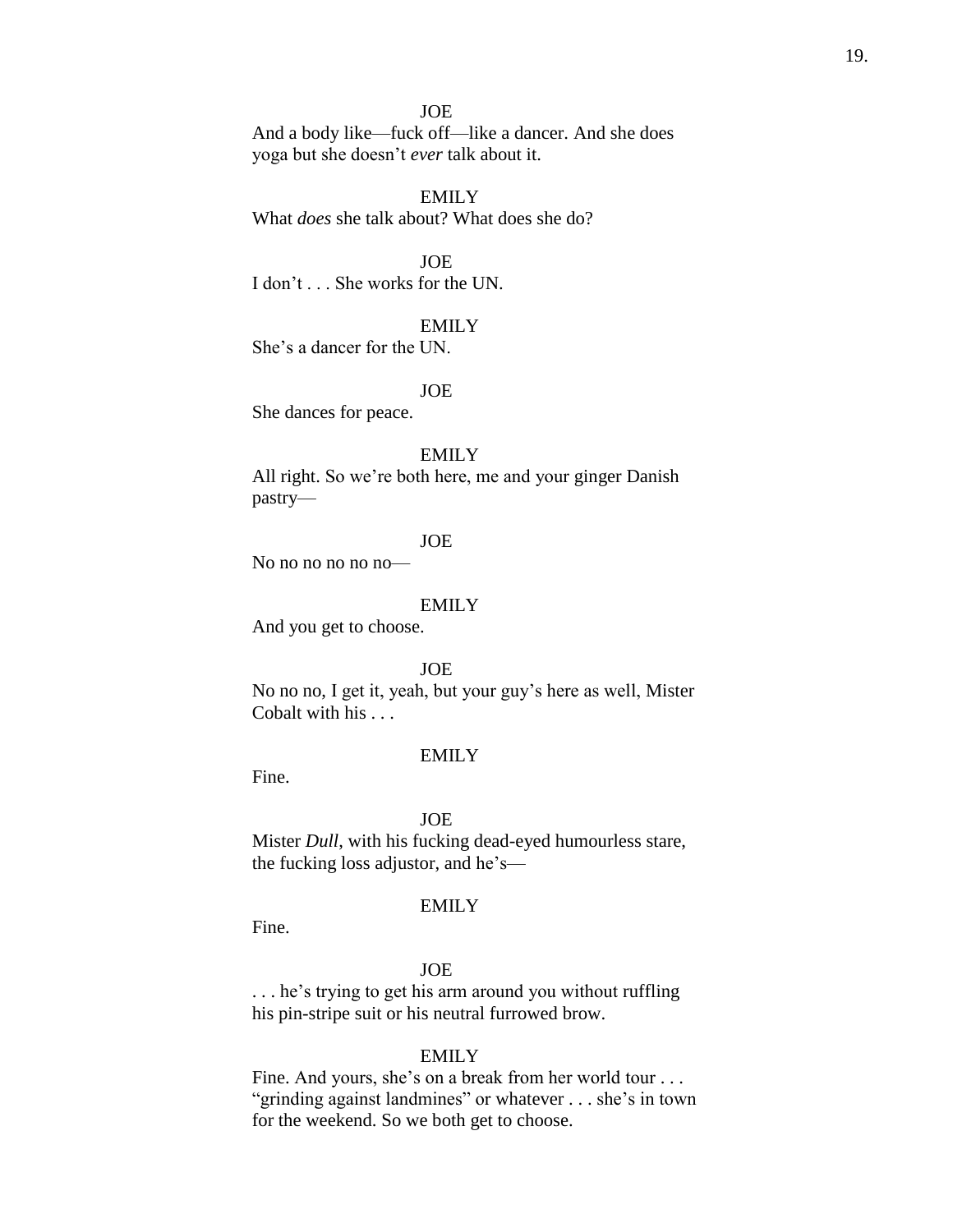Fine. Both get to . . . Fine. On you go, then.

### EMILY

After you.

### JOE

Your fella sat down first. And he's had his legs crossed since *my* girl came in.

### EMILY

Let's say we both choose the other. I go home with him and you take the ginger strumpet off to some—

### JOE

Go to her flat.

### EMILY

. . . her flat, with an art student in one room making a chair out of hubcaps, and a bearded Euro-penis in the kitchen drinking wine, and she sneaks you in and you fuck each other until you can't tell who's inside who and you're just a big fleshy heap of sweat and come. You do *everything*.

### JOE

Jesus.

### EMILY

And I go home and this guy takes charge, he pays *attention* and he's firm, not gentle, and God, I can just relax because he reads my *body*, he doesn't need a translation.

### JOE

Jesus.

#### EMILY

So then what happens?

### JOE

After . . .

#### EMILY

Afterwards.

#### JOE

I don't know. Does he defrost the freezer? He calls the council about that couch on the pavement? I don't know, I'm still in that room with the girl. Give me a minute.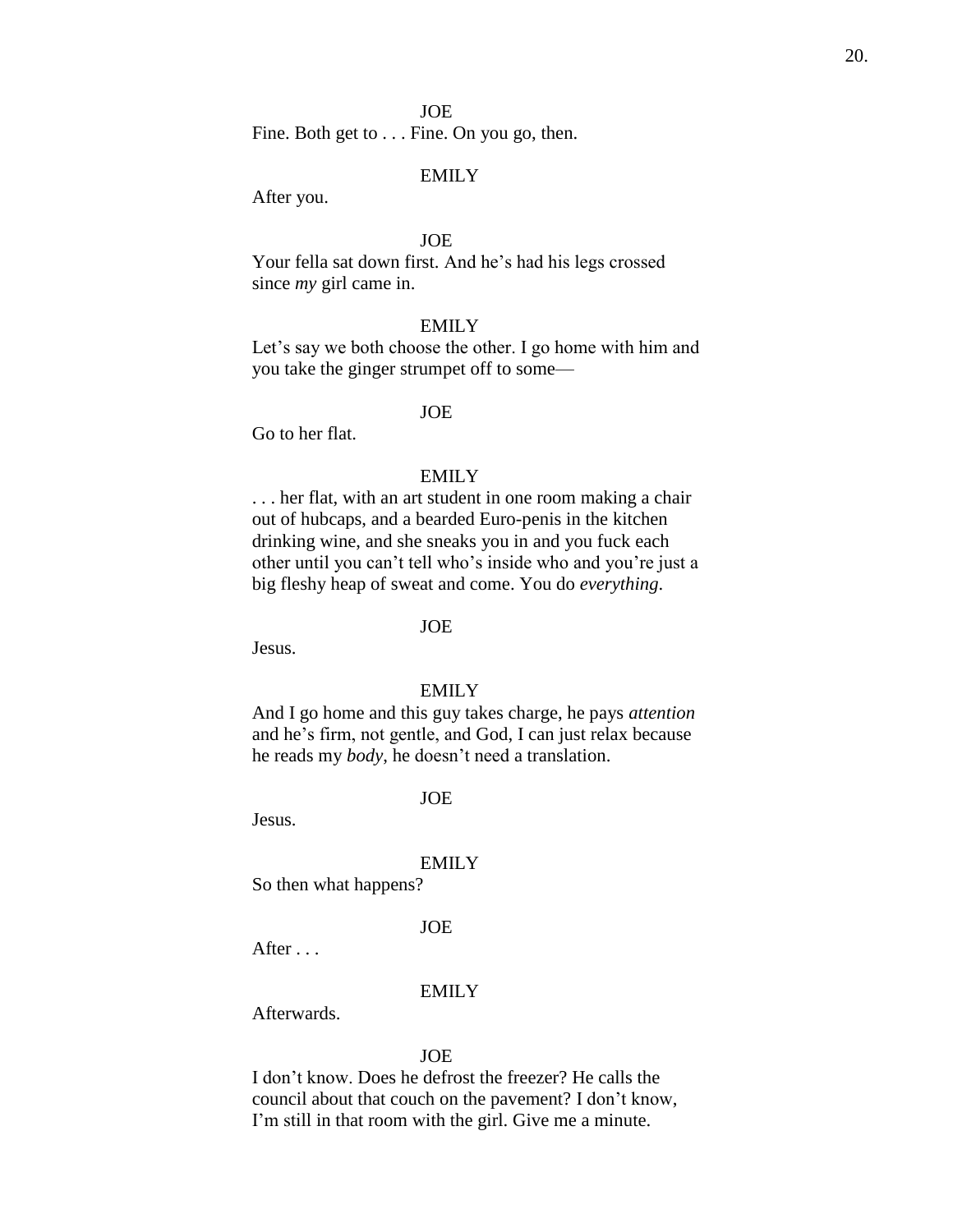We have our affairs. The guy on the street making eyes at me, some woman you see on the bus. Then what?

### JOE

Well, I can't . . . I know I can't stay with the yoga lady.

#### EMILY

She's very bendy.

### JOE

She is.

### EMILY

She's bendier than I am. And she wouldn't *nag* you. She wouldn't nag you to shave.

### JOE

She lets me organise my side of the desk. She doesn't "help" me with my driving.

#### EMILY

Probably doesn't know how.

### JOE

But we'd have to go through the whole—fuck that, "getting to know you" again . . . probably allergic to things, and she doesn't . . . she doesn't like to sleep in or get up at midnight and eat bacon sandwiches in bed, she doesn't always find me the perfect tie . . . and we don't have all the memories. We don't have, remember the Chinese lantern?, and, and spider-geddon . . .

#### EMILY

I remem—, I never saw you *move* so fast . . . I thought we called it "spider-gate" though.

#### JOE

No, we agreed on "spider-geddon" due to the overuse of "gate". And, and remember when I tried to fucking draw you?

#### EMILY

I looked like a melting snowman with hair.

### JOE

But what happens to you, do you, does that guy move into the house or what? Do you domesticate the poor guy?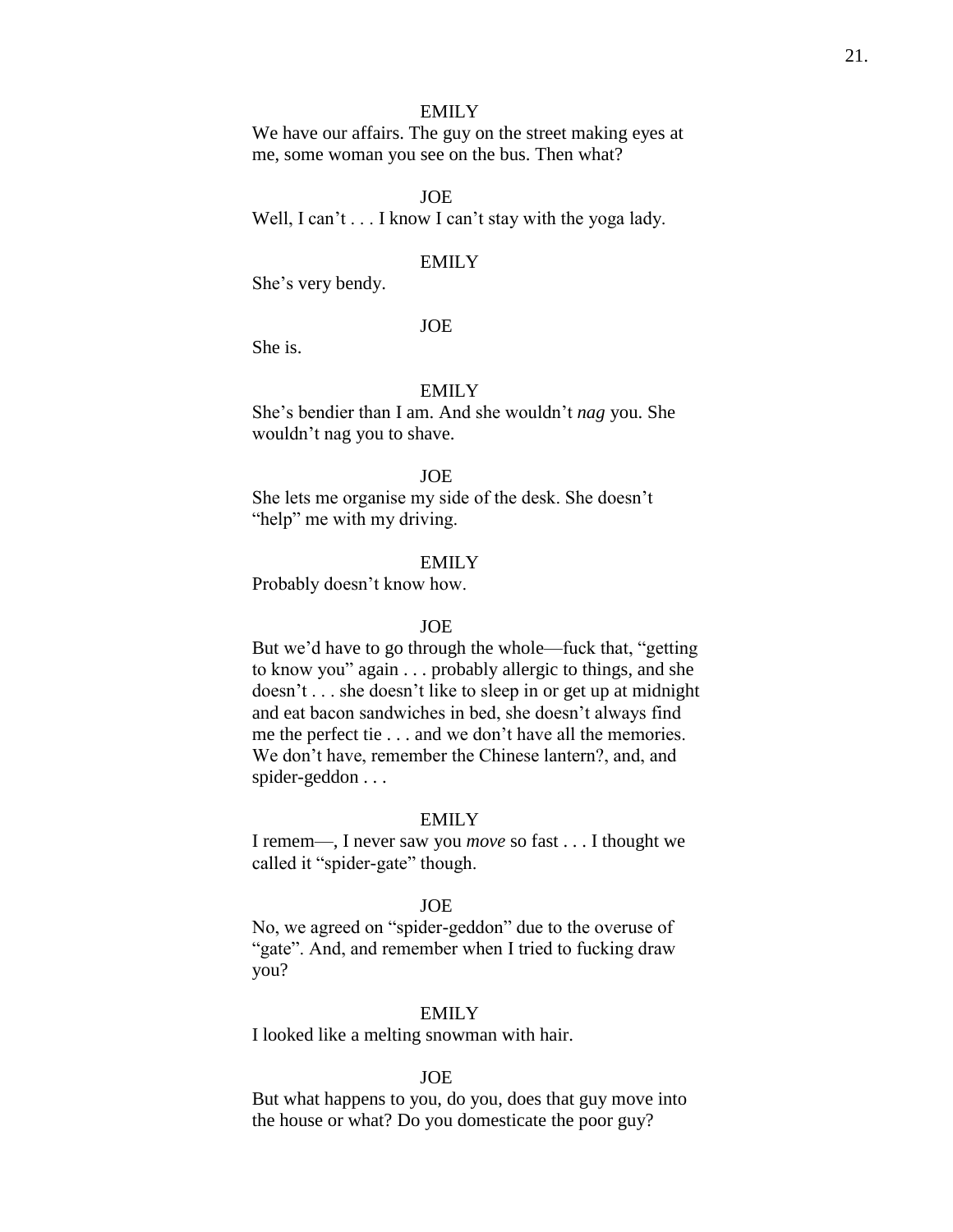He doesn't make me laugh.

JOE

Probably doesn't get crumbs all over the bed, though.

### EMILY

Well, no.

# **JOE**

He's too busy exploring your uncharted erogenous zones with those dextrous croupier's hands of his.

### EMILY

I don't like him any more. Because I'm capricious. And he doesn't leave me little cartoons in my bag.

### JOE

I haven't done one of those in a while.

# EMILY

But you might start again. And you might start showing a bit more passion for your ambitions—for your drawing, not for the day job.

*(takes a drink)*

# JOE

Look: Emily:

#### EMILY

 $Don't \ldots$ 

### JOE

Listen,—

#### EMILY

Don't tell me you love me. Joe. I know you love me. I don't want you to say you love me. I want you to say you *want* me.

### JOE

I do.

#### EMILY

I want you to *lust* after me.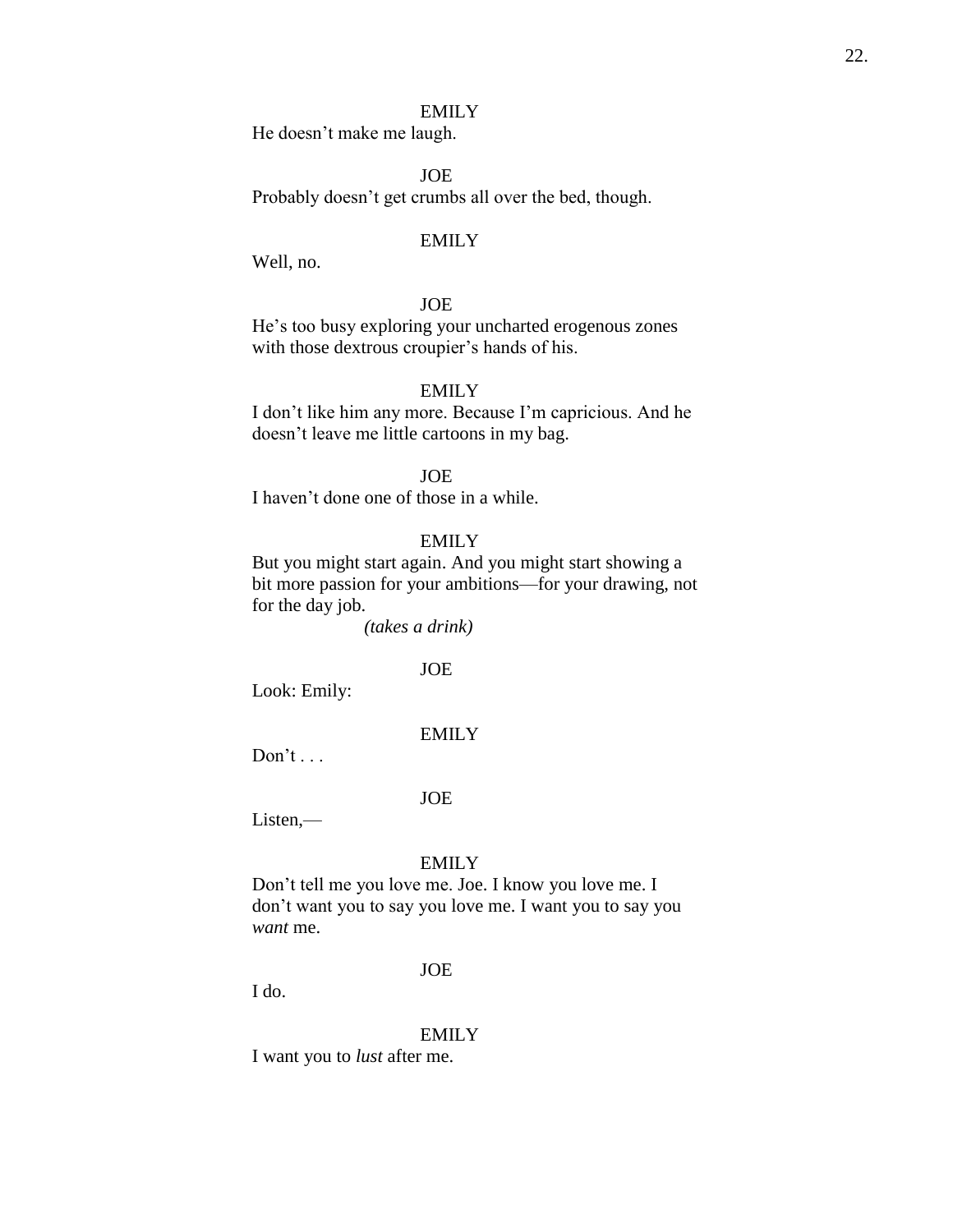I do. It's just . . . easier with a stranger. It's just easier. It's, there's no effort. A crush . . . some girl on the bus, a guy on the street looks your way . . . it's a daydream.

*Joe sits back, looks at Emily. Emily lifts her bag into her lap, opens it, finds her ring and screws it onto her finger.*

*Joe stands, moves around the table.*

# JOE

Hi. I was over there at the table in the corner, I was watching. And, ah . . . I was just watching and I thought, "I have to *have* her". And I could have her. I know how. A campaign of repartée, suggestive doodle on a napkin . . .

### EMILY

A face like a baby's arse.

### JOE

Well. I don't know you. But just, you look just like . . . you look just like all the women I missed my chance with. You look just like a promise. And I want *you*. *(stands)* Let's go. Come on, let's go.

*Emily stands. Joe takes her hand.*

#### EMILY

What if we have to do this every week?

JOE

Then we'll do it every week. Come on.

### EMILY

. . . I'll be out in a second. Find us a cab.

*Joe smiles and walks out. Emily waits by the table for a long moment.*

*Then she walks out after Joe.*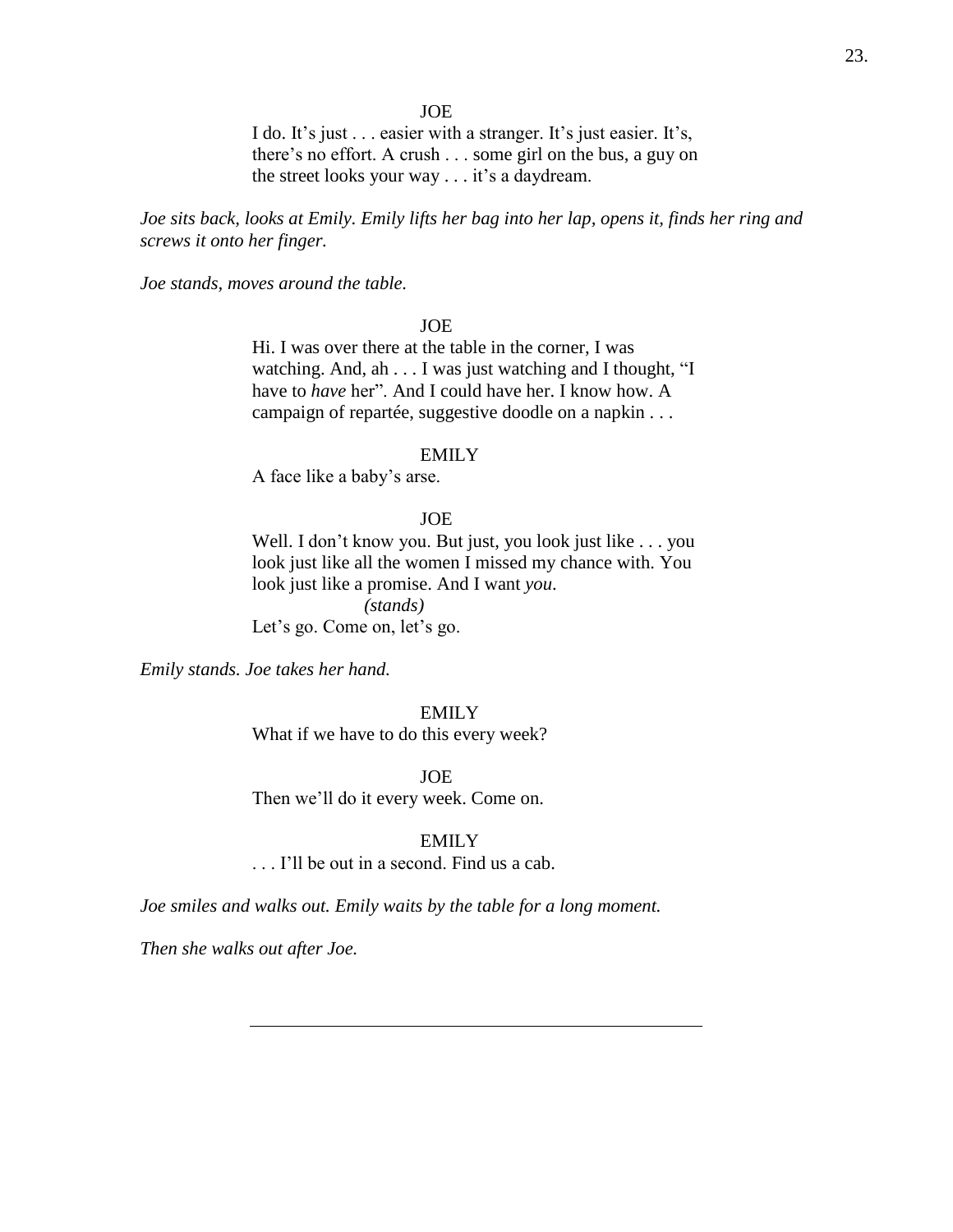# APPENDIX: ALTERNATE DIALOGUE

Joe's description of his fantasy woman should be in contrast to Emily. Therefore if the actor playing Emily is has red hair, the following dialogue replaces the section on pages 18-20.

### JOE

*(beat)* Well . . . you know, probably a blonde . . .

# EMILY

How original.

JOE But a real one, none of that peroxide . . .

#### EMILY

Collar and cuffs, you mean.

JOE

No. Yes. And a bit . . . distant. A Hitchcock blonde.

EMILY

Icy and interchangeable.

### JOE

And she has an accent.

# EMILY

What kind of accent?

# JOE

Irish is nice. Or South African. Or Danish. *(beat)* And she's cleverer than I am . . . or thick as pig shit. I can't decide.

#### EMILY

Those aren't mutually exclusive.

### JOE

And a body like—fuck off—like a dancer. And she does yoga but she doesn't *ever* talk about it.

# EMILY

What *does* she talk about? What does she do?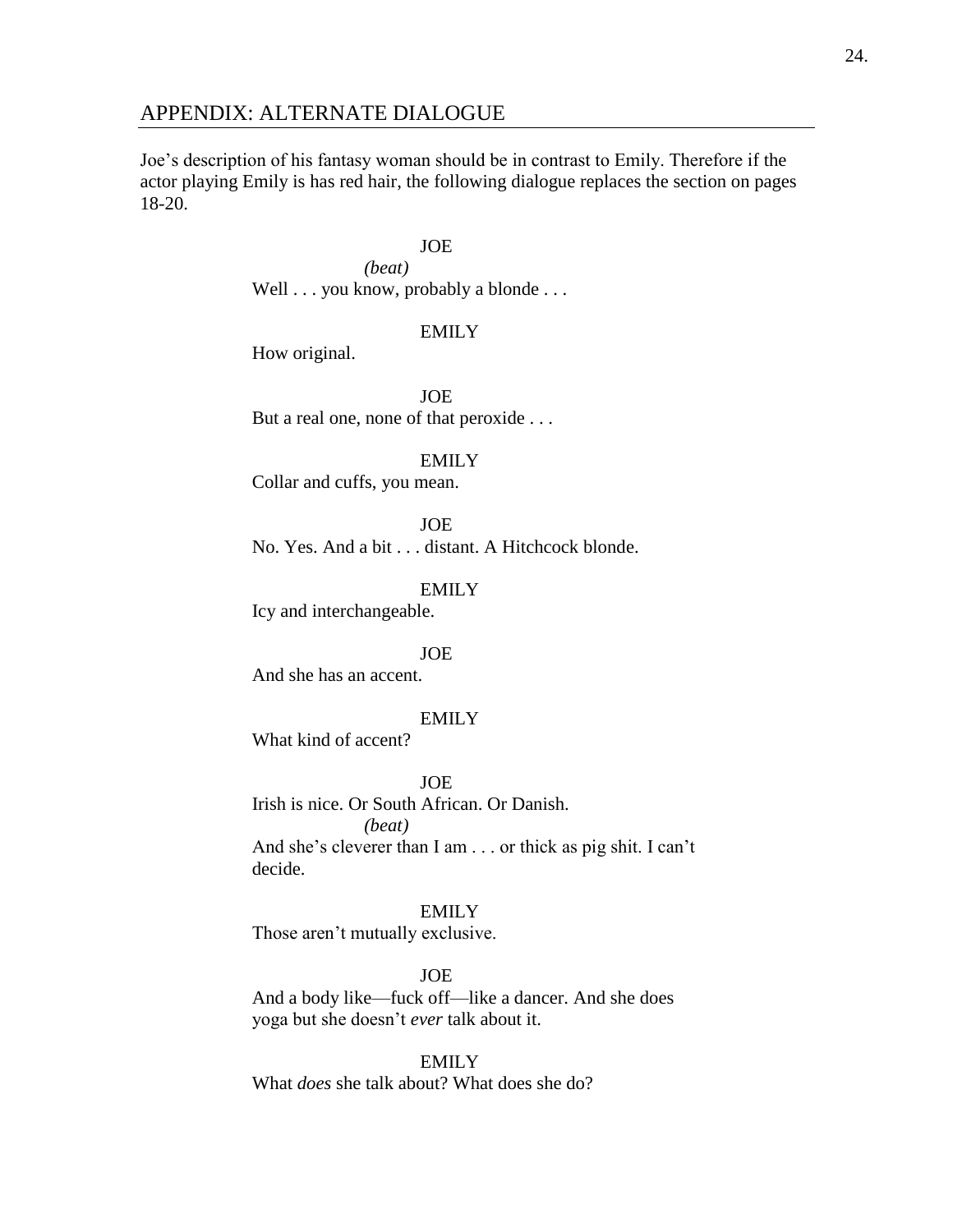I don't . . . She works for the UN.

### EMILY

She's a dancer for the UN.

### JOE

She dances for peace.

#### EMILY

All right. So we're both here, me and your icy Danish pastry with the custard-colour hair—

#### JOE

No no no no no no—

### EMILY

And you get to choose.

### JOE

No no no, I get it, yeah, but your guy's here as well, Mister Cobalt with his . . .

#### EMILY

Fine.

# JOE

Mister *Dull*, with his fucking dead-eyed humourless stare, the fucking loss adjustor, and he's—

### EMILY

Fine.

#### JOE

. . . he's trying to get his arm around you without ruffling his pin-stripe suit or his neutral furrowed brow.

### EMILY

Fine. And yours, she's on a break from her world tour . . . "grinding against landmines" or . . . she's in town for the weekend. So we both get to choose.

#### JOE

Fine. Both get to . . . Fine. On you go, then.

# EMILY

After you.